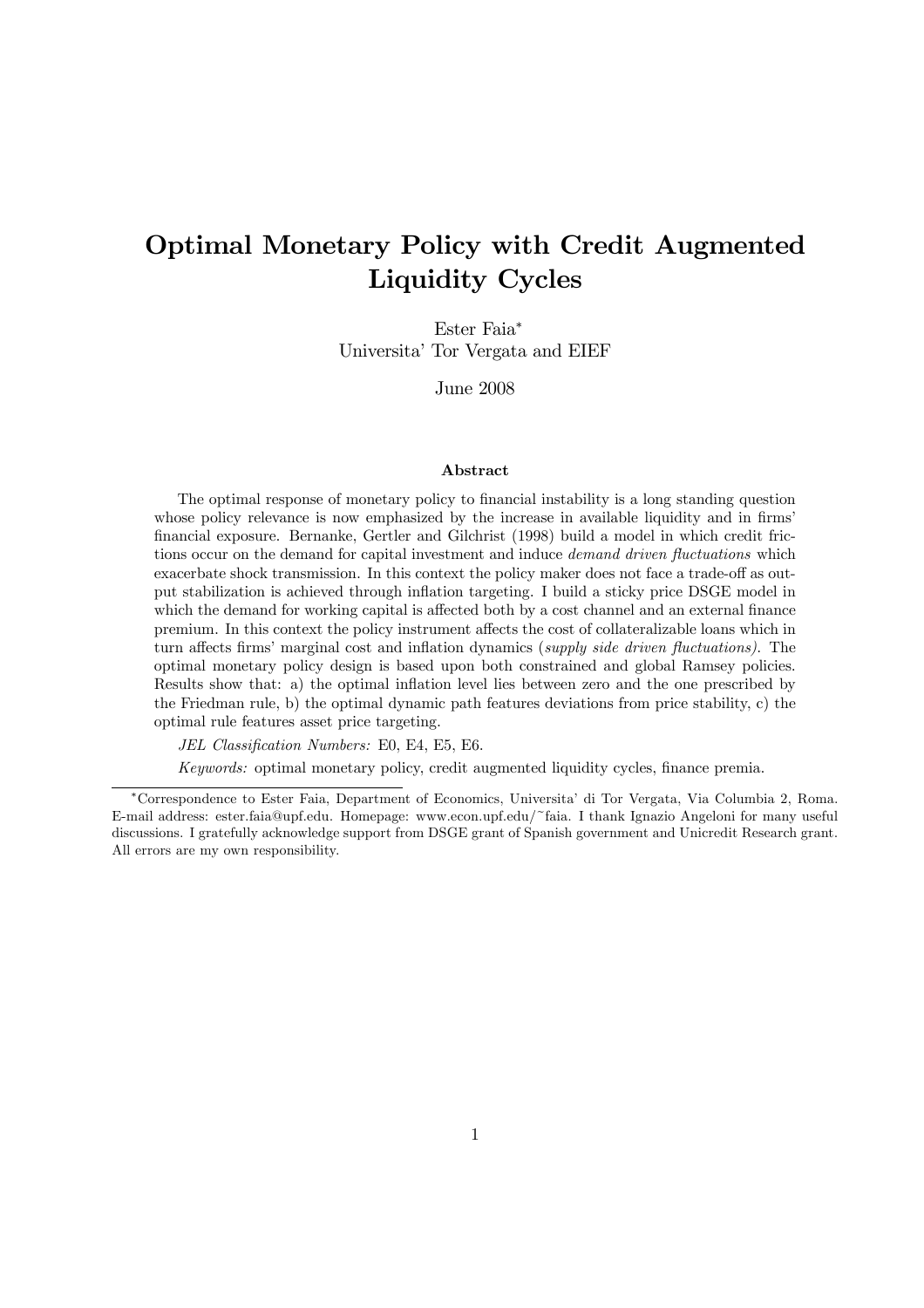### 1 Introduction

The optimal response of monetary policy to financial instability, mostly in presence of lending distortions, is a long standing question whose policy relevance has increased nowadays. The recent global financial turmoil has occurred, despite the ample availability of liquidity, while several central banks had declared and defended a mandate of strict price stability or inflation targeting, with little or not attention to financial market indicators. The current functioning of the financial market is very complex due to the securitization phenomenon and disentangling its interactions with the monetary transmission mechanism is beyond the scope of this paper. The focus of this paper will be on showing that even in presence of a simple channel in which firms' liquidity for working capital is affected by moral hazard problems, monetary policy might find optimal to target financial indicators, thereby deviating from strict inflation stabilization. The reason for that arises from a trade-off faced by the monetary policy maker whose actions on the Federal Funds Rate Target, by affecting firms' lending rate, pass-through into firms' marginal cost and inflation.

It is well-known in the literature that credit frictions have a significant impact on the transmission of shocks. A prominent role has been played by the financial accelerator mechanism of Bernanke, Gertler and Gilchrist 1998 - BGG 1998 hereafter - which assumes the presence of credit frictions, in the form of an external finance premium, on the demand for capital investment. Those frictions generate demand driven fluctuations which do not induce policy trade-offs as the policy maker can achieve output stabilization by pursuing inflation targeting<sup>1</sup> as it would do in the standard new Keynesian model. The presence of an external finance premium which depends on firms' collateralizable wealth tends to exacerbate business cycle fluctuations without altering the main policy trade-offs.

Different is the case in which credit frictions apply to working capital. In this case the policy instrument, the Federal Fund Rate, by affecting firms' lending rate, has an impact on firms' marginal costs and inflation. In this context and in response to any type of shocks, the monetary authority is unable to achieve the flexible price allocation as any movements in the nominal interest rate would act as endogenous cost push shocks and produce second-round fluctuations in marginal cost and inflation. Those fluctuations are exacerbated by the presence of a credit channel.

To study those issues I augment a DSGE model with a standard liquidity channel (see cost channel a' la Barth and Ramey 2001, Christiano, Eichembaum and Evans 2001, Ravenna and Walsh 2006) by introducing a credit channel on firms' working capital. Specifically I assume that firms

<sup>&</sup>lt;sup>1</sup>See also Bernanke and Gertler 1998, Faia and Monacelli 2007, Faia 2007.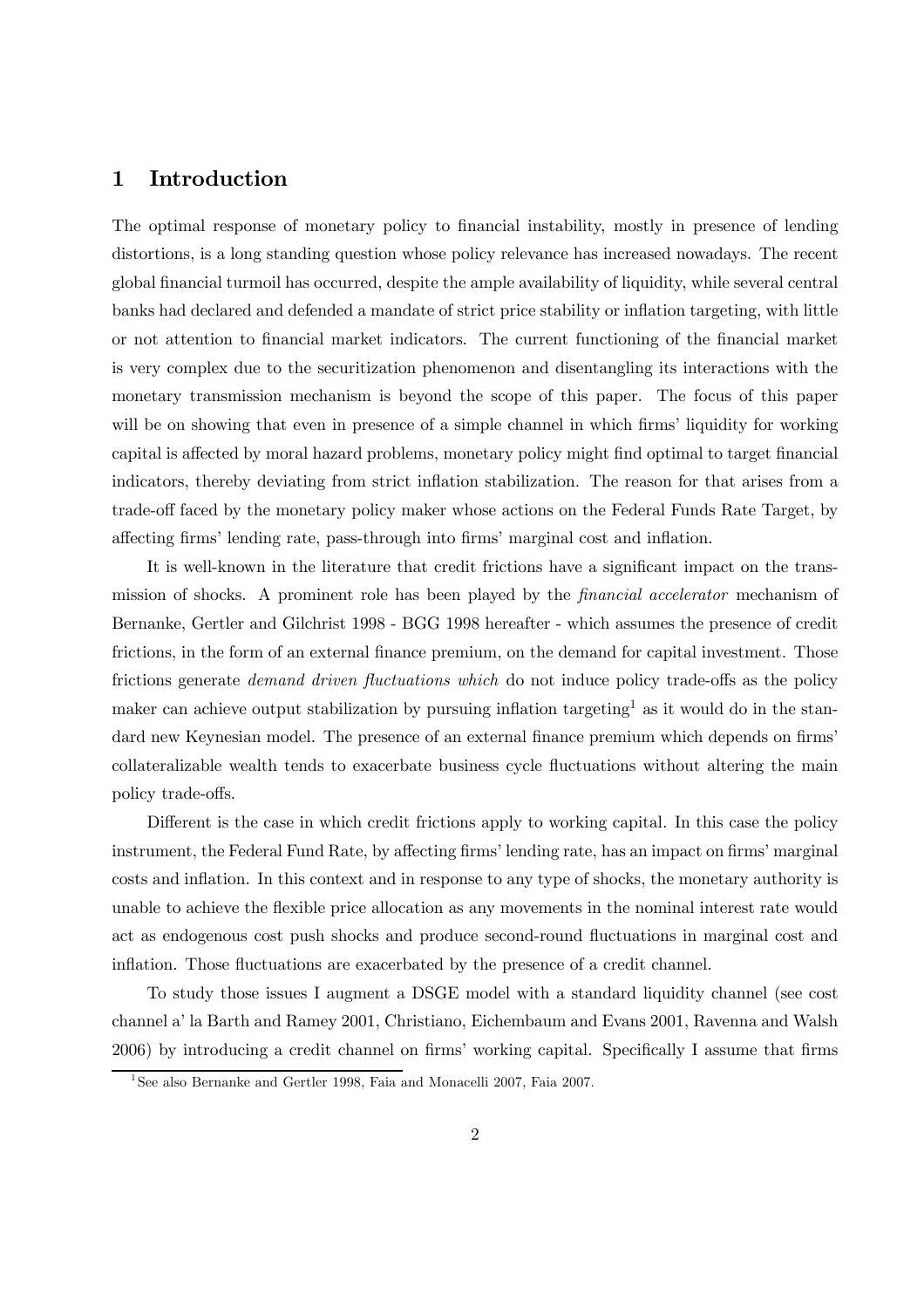must borrow one period in advance to finance their working capital and that those findings are subject to moral hazard and asymmetric information problems which are rationalized through a costly state verification contract between the firm and the bank. In this context the firm must pay an external finance premium which directly affects its marginal costs. This model is characterized by supply side driven fluctuations which are exacerbated by the dependence of the external finance premium on firms' leverage.

In this economy I study the optimal design of monetary policy by solving both *constrained* and global Ramsey policies. The first case (constrained Ramsey policy) allows us to solve the optimal targeting problem as the allocation is constrained by a well-specified set of operational policy rules. The second case (global solution to the Ramsey policy) allows us to characterize the optimal path of all variables.

Three results stand out. First, the optimal long-run level of inflation lies between zero and the one associated with the Friedman rule. Second, an optimal policy rule features asset price targeting alongside with inflation targeting. Overall welfare tends to increase when the monetary authority targets either asset prices or the leverage ratio. Third, the optimal dynamic path features deviations from price stability and more muted response of nominal interest rates. Overall the activist role of monetary policy is revived.

Importantly in our context the optimal policy design follows the classical Ramsey approach (Ramsey 1927, Atkinson and Stiglitz 1980, Lucas and Stokey 1983, Chari, Christiano and Kehoe 1992) in which a social planner maximizes household's welfare subject to a resource constraint and to the constraints describing the equilibrium in the private sector economy. Such approach allows to study the design of optimal policy in presence of wedges that affect both the long run steady state of the economy and the dynamic path of variables2. In the context of the present model the cost channel induces an efficiency wedge both in the labour market equilibrium condition and in the optimal allocation of capital, while the external finance premium tends to amplify fluctuations driven by the abovementioned efficiency distortions.

The rest of the paper is divided as follows. Section 2 presents the model economy. Section 3 presents the dynamic properties of the model under standard Taylor rules. Section 4 shows the implementation of the optimal monetary policy design and the results concerning the optimal targeting rule. Section 5 solves for the long run policy. Section 6 presents the dynamic properties of the optimal policy and section 7 concludes.

<sup>2</sup>See Adao, Correia and Teles 2003, Schmitt-Grohe and Uribe 2003, Khan, King and Wolman 2003, Faia 2007a and Faia and Monacelli 2007a for further applications of this approach to new keynesian models.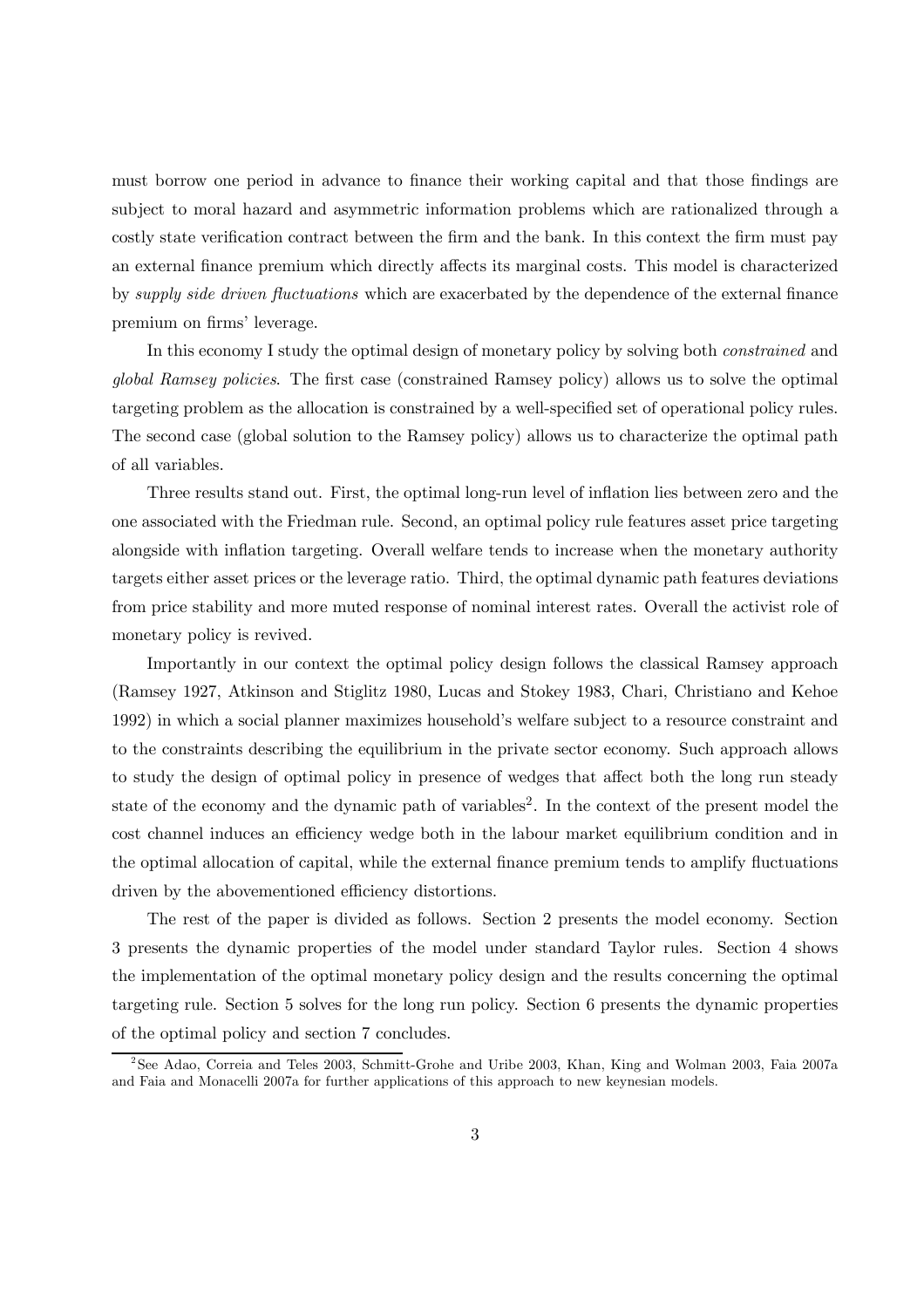### 2 The Model Economy

The laboratory economy is populated by representative agents who consume, supply labour and capital to firms and invest in money and deposits. Monopolistically competitive firms produce different varieties merging capital and labour through a Cobb-Douglas technology. Firms' face both adjustment costs a' la Rotemberg 1982 on their pricing decisions and costs for working capital as factors of production must be paid before the proceeds from the sale of output are received. In addition the external funds raised to pay for the factors of production are provided by a risk neutral intermediary that is unable to observe the ex-post realization of firms' revenues. Due to both an asymmetric information and a moral hazard problem, raising external funds requires the payment of an external finance premium whose behavior is characterized via a costly state verification debt contract a' la Gale and Hellwig 1983.

#### 2.1 Households

In this economy there is continuum of households, each indexed by  $i \in (0,1)$ . They consume the final good,  $c_t$ , invest in safe bank deposits,  $d_t$ , real money balances,  $m_t$ , and capital,  $k_t$ , supply labor,  $n_t$ , and own shares of a monopolistic competitive sector that produces differentiated varieties of goods. The representative worker chooses the set of processes  $\{c_t, n_t\}_{t=0}^{\infty}$  and  $\{d_t, k_t\}_{t=0}^{\infty}$ , taking as given the set of processes  $\{p_t, w_t, (1 + r_t^n), q_t\}_{t=0}^{\infty}$  and the initial condition  $d_0, k_0$  to maximize<sup>3</sup>:

$$
E_0 \left\{ \sum_{t=0}^{\infty} \beta^t u(c_t, n_t) \right\} \tag{1}
$$

subject to the sequence of budget constraints:

$$
p_t c_t + p_t d_{t+1} + m_{t+1} \le (1 + r_t^n) p_t d_t + m_t + w_t n_t + \Theta_t + t_t + q_t k_t - p_t i_t \tag{2}
$$

 $w_t$  is the nominal wage while  $p_t$  is the CPI price index,  $r_t^d$  is the nominal interest rate paid on deposits,  $\Theta_t$  are the real profits that households receive from running production in the monopolistic sector,  $t_t$  are lump sum taxes/transfers from the fiscal authority and  $i_t$  is investment in capital that evolves according to the following law of motion:

$$
k_{t+1} = (1 - \delta)k_t + i_t
$$
\n(3)

<sup>&</sup>lt;sup>3</sup>In this context I follow the convention of considering real money balances as numeraire.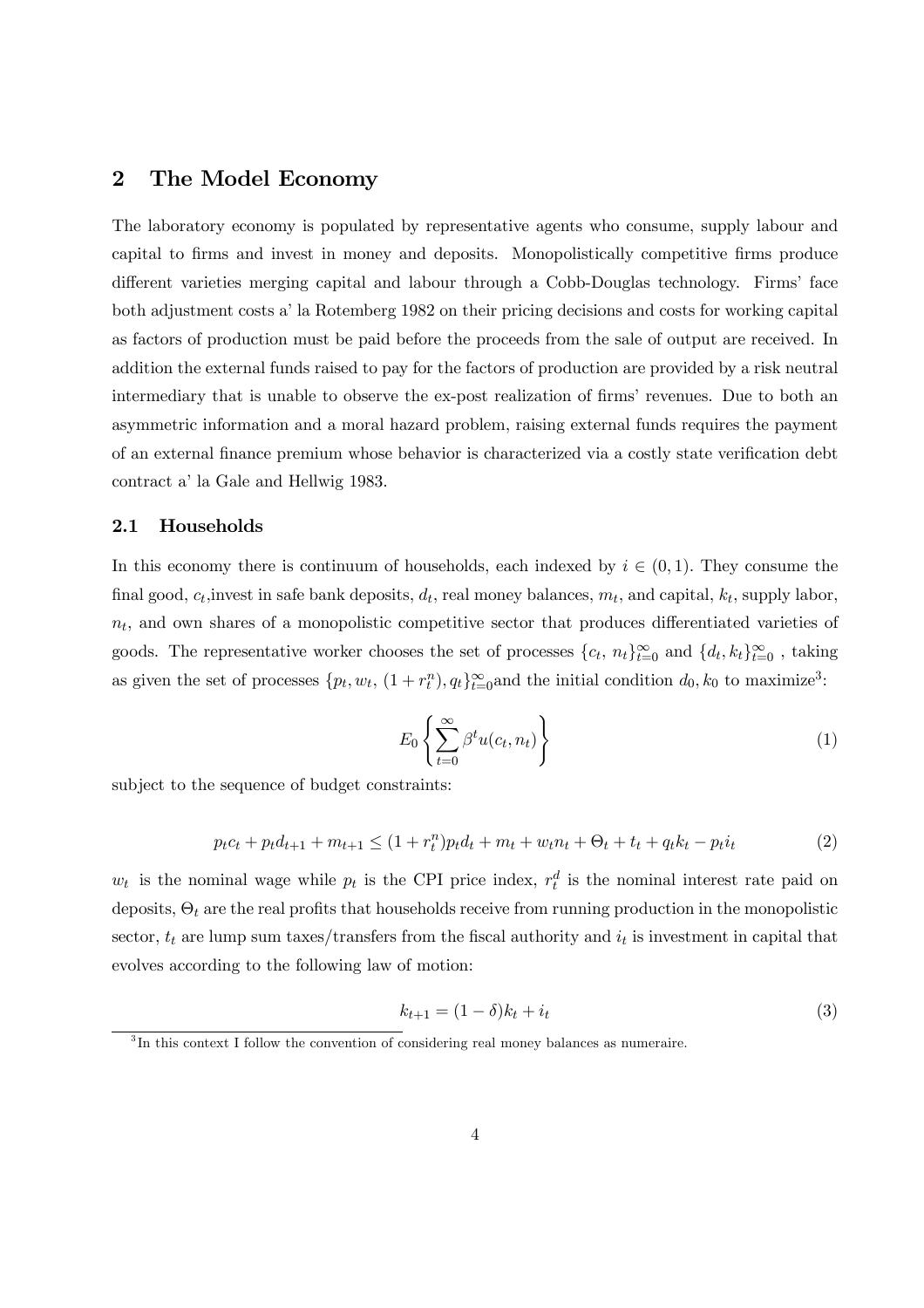and to the cash in advance constraint:

$$
p_t(c_t + i_t) = m_t + w_t n_t - d_t \tag{4}
$$

which states that consumers can finance consumption using resources left over from the previous period. Let's define  $\lambda_t$  as the lagrange multiplier on constraint (2) and  $\eta_t$  as the lagrange multiplier on constraint (4). The first order conditions of the above problem read as follows:

$$
u_{c,t} = \lambda_t + \eta_t \tag{5}
$$

$$
u_{c,t} = \beta (1 + r_t^d) E_t \left\{ u_{c,t+1} \frac{p_t}{p_{t+1}} \right\}
$$
 (6)

$$
u_{c,t}\frac{w_t}{p_t} = -u_{n,t} \tag{7}
$$

$$
u_{c,t} = \beta E_t \left\{ u_{c,t+1}[(1-\delta)p_{t+1} + q_{t+1}] \right\}
$$
\n(8)

Equation (5) defines the marginal utility on consumption. Equation (6) gives the optimal intertemporal allocation of consumption. Equation (7) gives the optimal allocation of labour supply and equation (8) gives the optimal allocation of capital. To achieve optimality this set of first order conditions must be satisfied along with a No- Ponzi condition on total asset allocation and with the cash in advance constraint, (4). Let's define the real interest rate as:

$$
(1 + r_t) = (1 + r_t^d) E_t \left\{ \frac{p_t}{p_{t+1}} \right\} \tag{9}
$$

### 2.2 Final Good Sector

The aggregate final good  $y$  is produced by perfectly competitive firms. It requires assembling a continuum of intermediate goods, indexed by  $i$ , via the aggregate production function:

$$
y_t \equiv \left(\int_0^1 y_t(i)^{\frac{\varepsilon - 1}{\varepsilon}} di\right)^{\frac{\varepsilon}{\varepsilon - 1}}\tag{10}
$$

where  $\varepsilon$  is the demand elasticity for variety i. Maximization of profits yields typical demand functions:

$$
y_t(i) = \left(\frac{p_t(i)}{p_t}\right)^{-\varepsilon} y_t \tag{11}
$$

for all i, where  $p_t \equiv \left(\int_0^1 p_t(i)^{1-\varepsilon} di\right)^{\frac{1}{1-\varepsilon}}$  is the price index consistent with the final good producers earning zero profits.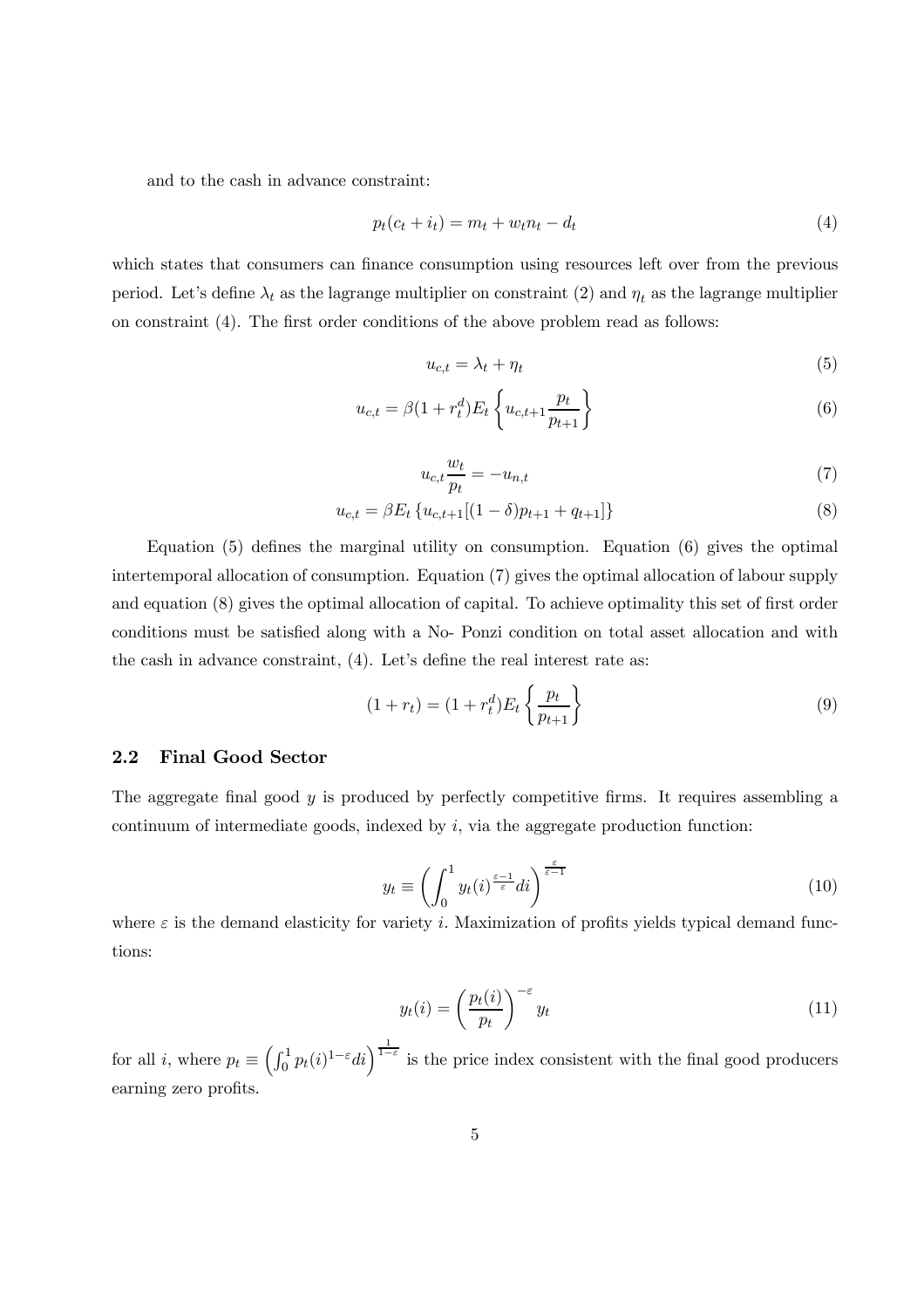### 2.3 Firms

Firms choose input demands knowing that they are liquidity constrained and choose optimal prices by facing a cost of adjustment a' la Rotemberg 1982.

#### 2.3.1 Optimal input demands

Each firm borrows external funds to finance input demand up to an amount:

$$
l_t \le \frac{w_t}{p_t} n_t + q_t k_t \tag{12}
$$

External funds are available from a risk neutral intermediary at a real gross rate  $(1+r_t^l)$ . Each firm assembles labor and capital to operate a constant return to scale production function for the variety i of the intermediate good:

$$
y_t(i) = a_t \omega_t n_t(i)^{1-\alpha} k_t(i)^{\alpha} \tag{13}
$$

where  $a_t$  is a productivity shifter common to all entrepreneurs and  $\omega_t$  is an idiosyncratic productivity shifter that follows a uniform distribution,  $f(\omega_t)$  over the interval  $[a, b]^4$ . For notational convenience I am assuming that the idiosyncratic shock does not have a firm index: it will be shown later that the index can be dropped due to the linear nature of the monitoring technology characterizing the optimal contract. The firm can observe the idiosyncratic shock ex-ante, while the intermediary can do so only ex-post and by paying a monitoring cost. As all firms in equilibrium will charge the same price and produce the same output we can now skip the index  $i$ . However only the firm which are able to repay the external funds will be operating next period: the mass of firms which remain operative is given by the probability that the idiosyncratic shock is above the threshold value, with the latter being defined by the following condition:

$$
\mathcal{G}(l_t^j)\varpi_t^j \equiv (1+r_t^l)l_t^j \tag{14}
$$

where  $\mathcal{G}(l_t^j)$  are firms' marginal revenues and will be defined later on, while  $(1+r_t^l)$  is the gross lending rate paid by non-defaulting firms.

Cost minimization is an important building block of the transmission mechanism in our model as it provide the link between the lending rate and the firms' marginal cost. Firm choose labour and capital inputs by minimizing the following cost function:

$$
Min\frac{w_t}{p_t}n_t + q_t k_t + (1 + r_t^l)\left(\frac{w_t}{p_t}n_t + q_t k_t\right) \tag{15}
$$

<sup>&</sup>lt;sup>4</sup>This assumption is needed to guarantee uniqueness of the solution to the debt contract.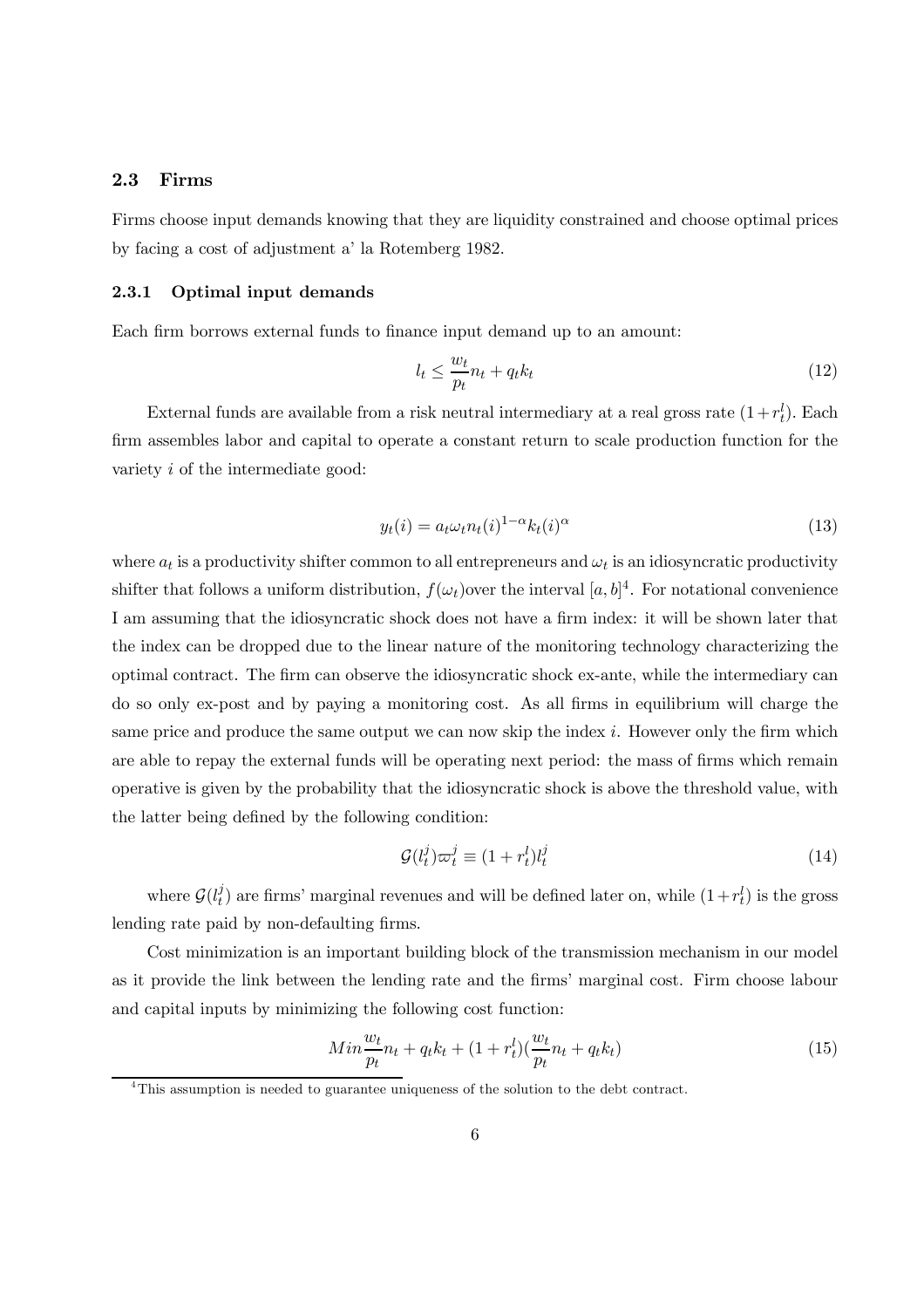subject to equation (13) and (12). Let's define  $mc_t$ , the lagrange multiplier on (13), as the real marginal cost. First order conditions for this problem give:

 $\bullet$   $n_t$  :

$$
\frac{w_t}{p_t}(1+(1+r_t^l)) = mc_t a_t \omega_t (1-\alpha) n_t^{-\alpha} k_t^{\alpha}
$$
\n(16)

 $\bullet$   $k_t$  :

$$
q_t(1 + (1 + r_t^l)) = mc_t a_t \omega_t \alpha n_t^{1 - \alpha} k_t^{\alpha - 1}
$$
\n(17)

By substituting (16) into (17) we obtain the following expression for the marginal cost:

$$
\frac{w_t}{p_t} \frac{(1 + (1 + r_t^l))}{a_t \omega_t (1 - \alpha)} (\frac{n_t}{k_t})^{\alpha} = mc_t
$$
\n(18)

The above expression manifest the mechanism through which movements in the nominal interest rate by affecting the cost of loans have an impact on firms' marginal costs. A few considerations are worth at this point. First, notice that higher lending rates tend to raise firms' marginal costs. Second, the higher is the default threshold (the lower the default probability), the lower are the aggregate marginal costs. An increase in the mass of operative firms tend to reduce unitary costs per output produced. Third, the higher the volatility of the firm idiosyncratic productivity the higher is the volatility of the marginal costs, which implies that the latter tracks the riskiness of the business sector.

An important role in the lending relation between the bank and the firm is played by firms' marginal revenues. It will prove convenient to express firm's marginal revenues as function of firms' borrowing. To this purpose we use the factor input ratio together with the liquidity constraint, (12), to obtain the following optimal input demands:

$$
k_t = \alpha \frac{l_t}{q_t} \tag{19}
$$

$$
n_t = (1 - \alpha) \frac{l_t}{\frac{w_t}{p_t}} \tag{20}
$$

Substituting optimal input demands into the production functions we obtain optimal firms revenues as function of loan demand:

$$
\mathcal{G}(l_t) = p_t y_t = p_t a_t \omega_t \left(\frac{(1-\alpha)}{\frac{w_t}{p_t}}\right)^{(1-\alpha)} \left(\frac{\alpha}{q_t}\right)^{\alpha} l_t \tag{21}
$$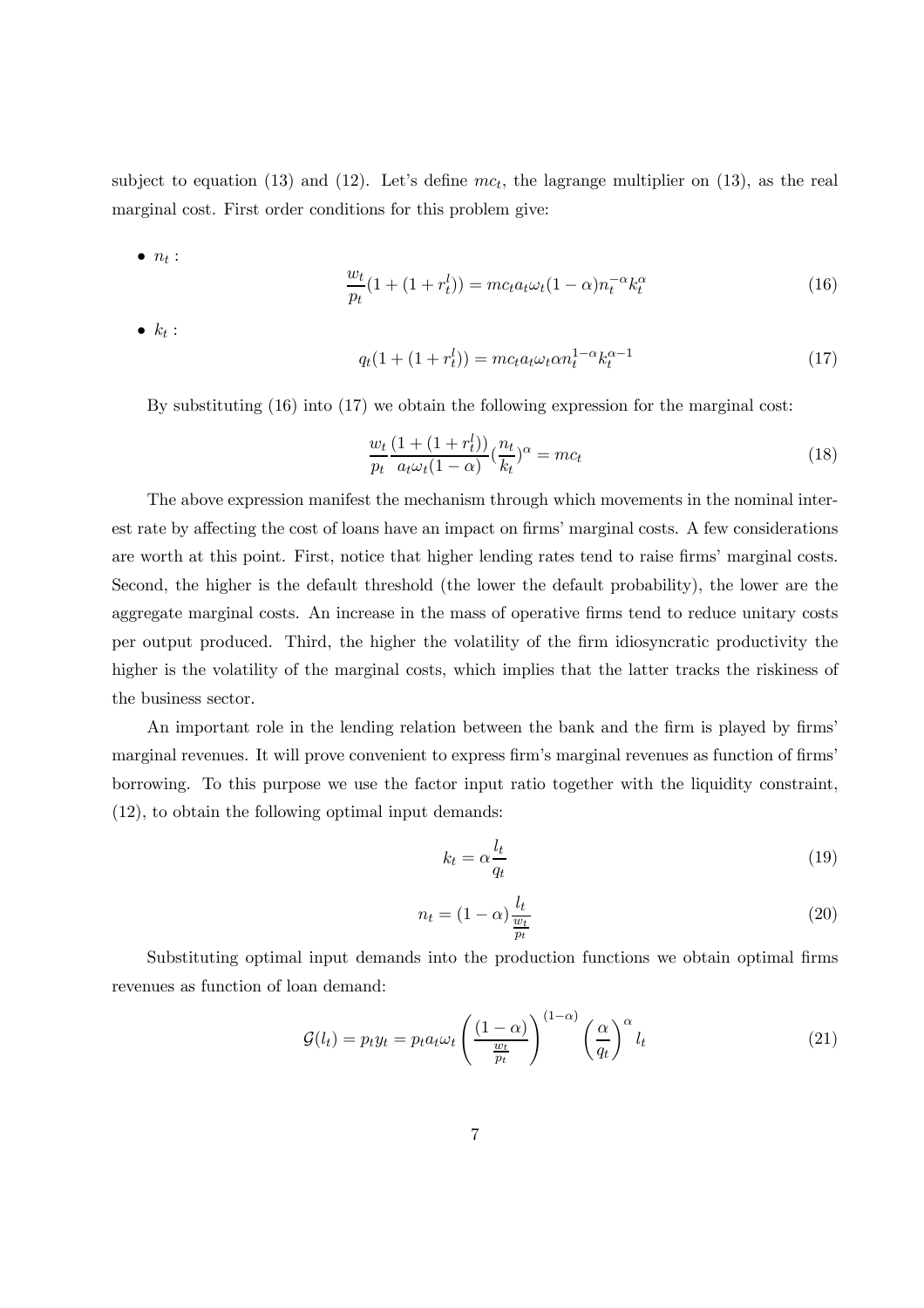#### 2.3.2 Pricing decisions

In our model each firm  $i$  has monopolistic power in the production of its own variety and therefore has leverage in setting the price. In so doing it faces a quadratic cost equal to  $\frac{\theta_p}{2}$  $\left(\frac{p_t(i)}{p_{t-1}(i)} - 1\right)^2,$ where the parameter  $\theta_p$  measures the degree of nominal price rigidity. The problem of each domestic monopolistic firm is the one of choosing the sequence  ${p_t(i)}_{t=0}^{\infty}$ , given optimal input demands, in order to maximize expected discounted real profits:

$$
E_0 \left\{ \sum_{t=0}^{\infty} \beta^t u_{c,t} \Theta_t(i) \right\} \tag{22}
$$

where:

$$
\Theta_t(i) \equiv y_t(i) - \left(\frac{w_t}{p_t} n_t(i) + q_t k_t(i) (1 + (1 + r_t^l))\right) - \frac{\theta_p}{2} \left(\frac{p_t(i)}{p_{t-1}(i)} - 1\right)^2 \tag{23}
$$

subject to demand constraint, (11) and the production constraint (13). Let's denote by  $mc_t$ , the lagrange multiplier on (13), as the real marginal cost, by  $\tilde{p}_t \equiv \frac{P_t(i)}{P_t}$  the relative price of variety i and  $\pi_t = \frac{p_t}{p_{t-1}}$  as the inflation rate. The first order condition of the above problem reads as follows:

$$
0 = y_t \widetilde{p}_t^{-\varepsilon} \left( (1 - \varepsilon) + \varepsilon m c_t \right) - \theta_p \left( \pi_t \frac{\widetilde{p}_t}{\widetilde{p}_{t-1}} - 1 \right) \frac{\pi_t}{\widetilde{p}_{t-1}} + \beta \theta_p \left( \pi_{t+1} \frac{\widetilde{p}_{t+1}}{\widetilde{p}_t} - 1 \right) \pi_{t+1} \frac{\widetilde{p}_{t+1}}{\widetilde{p}_t^2}
$$
\n
$$
(24)
$$

where I have suppressed the superscript i since all firms employ an identical capital/labor ratio in equilibrium. After imposing symmetry the above condition can be written as follows:

$$
0 = y_t ((1 - \varepsilon) + \varepsilon mc_t) - \theta_p (\pi_t - 1) \pi_t + \beta \theta_p (\pi_{t+1} - 1) \pi_{t+1}
$$
\n(25)

Equation (25) gives a standard Phillips curve relating current inflation to expected one and the real marginal cost. By substituting the marginal cost equation, 18, into the Phillips curve relation, 25, it becomes evident the link between the lending rate and the inflation process. Any monetary policy action, which affects the lending rate through the Federal Fund Rate, will also affect inflation. This clearly manifest the monetary policy trade-offs as for instance an increase in the Federal Fund Rate, undertaken with the goal of reducing the inflation gap, will increase inflation in a second round because of its impact on firms' marginal costs. The higher is the volatility of the idiosyncratic shocks, which proxies the riskiness of the business sector, the steeper is the policy trade-off.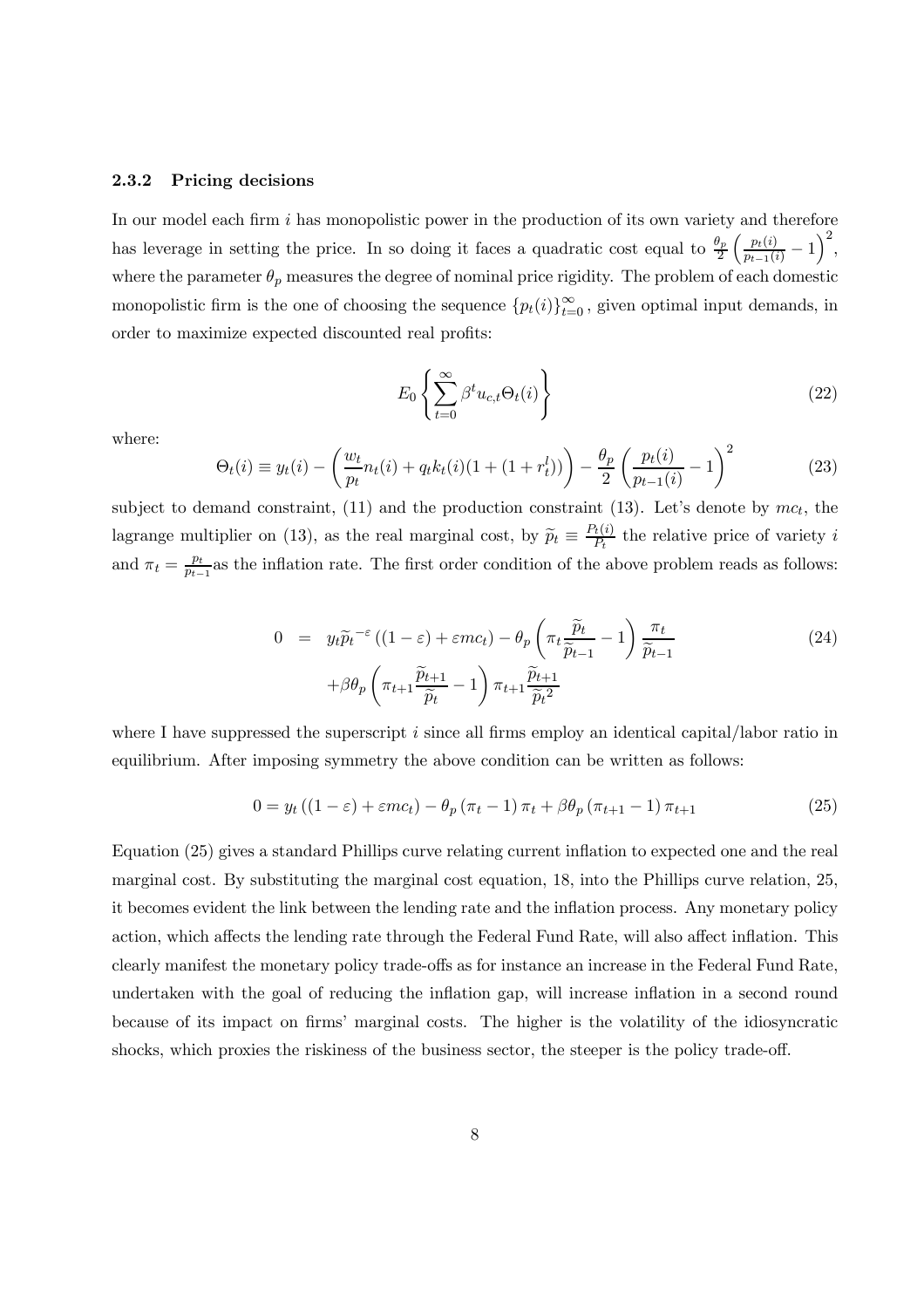#### 2.4 The Financial Contract between Firms and Intermediaries

The financial contract between firms and intermediaries assumes the form of an optimal debt contract à la Gale and Hellwig 1983. When the idiosyncratic shock to production is above the cutoff value which determines the default states the entrepreneurs repay an amount  $(1+r_t^l)l_t^j$  $i<sup>j5</sup>$ . On the contrary, in the default states, the bank monitors the production activity (and pays a monitoring cost  $\mu$ ) and repossesses the firms' revenues. Default occurs when the revenues from production  $\omega_t^j \mathcal{G}(l_t^j)$  falls short of the amount that needs to be repaid  $(1 + r_t^l)l_t^j$  $t^j$ . Hence the *default space* is implicitly defined as the range for  $\omega$  such that :

$$
\omega_t^j < \varpi_t^j \equiv \frac{(1+r_t^l)l_t^j}{\mathcal{G}(l_t^j)}\tag{26}
$$

where  $\omega_t^j$  is a cutoff value for the idiosyncratic productivity shock. Let's define by  $\Gamma(\omega^j) \equiv$  $\int_0^{\overline{\omega}_t^j} \omega_t^j f(\omega) d\omega + \overline{\omega}_t^j \int_{\overline{\omega}_t}^{\infty} f(\omega) d\omega$  and  $1 - \Gamma(\overline{\omega}_t^j)$  the fractions of net capital output received by the intermediary and the firm respectively. Expected bankruptcy costs are defined as  $\mu M(\varpi_t^j) \equiv$  $\mu \int_0^{\varpi_t^j} \omega_t^j f(\omega) d\omega$  with the net share accruing to the intermediary being  $\Gamma(\varpi_t^j) - \mu \mathcal{M}(\varpi_{t+1}^j)$ . The real return paid on deposits is given by the safe rate,  $(1 + r_t^n)$ , which as such corresponds, for the intermediary, to the opportunity cost of financing capital. The intermediary must hold a fraction of deposits in the form of reserves required by the central bank for insurance purposes. Let's define  $\xi$  as the fraction of required reserves. Therefore in equilibrium:

$$
l_t = d_t(1 - \xi)
$$

The participation constraint for the intermediary states that the expected return from the lending activity should not fall short of the opportunity cost of finance:

$$
\mathcal{G}(l_t^j)(\Gamma(\varpi_t^j) - \mu M(\varpi_t^j)) \ge (1 + r_t^n)(1 - \xi)l_t
$$
\n(27)

The contract specifies a pair  $\left\{\varpi_t^j, l_t^j\right\}$ t } which solves the following maximization problem:

$$
Max\ (1 - \Gamma(\varpi_t^j))\mathcal{G}(l_t^j) \tag{28}
$$

subject to the participation constraint (27). Since unitary monitoring costs are constant this will give raise to linear relations that allow aggregation, hence we can skip the index j from now

 ${}^{5}$ In every period t this amount must be independent from the idiosyncratic shock in order to satisfy incentive compatibility conditions.

 $6$ Notice that this contract starts and ends in a single period as it finances working capital which is used for production in the same period. This differ from BGG 1998 that have a intra-period contract as loans are required to finance capital which pays returns in future periods.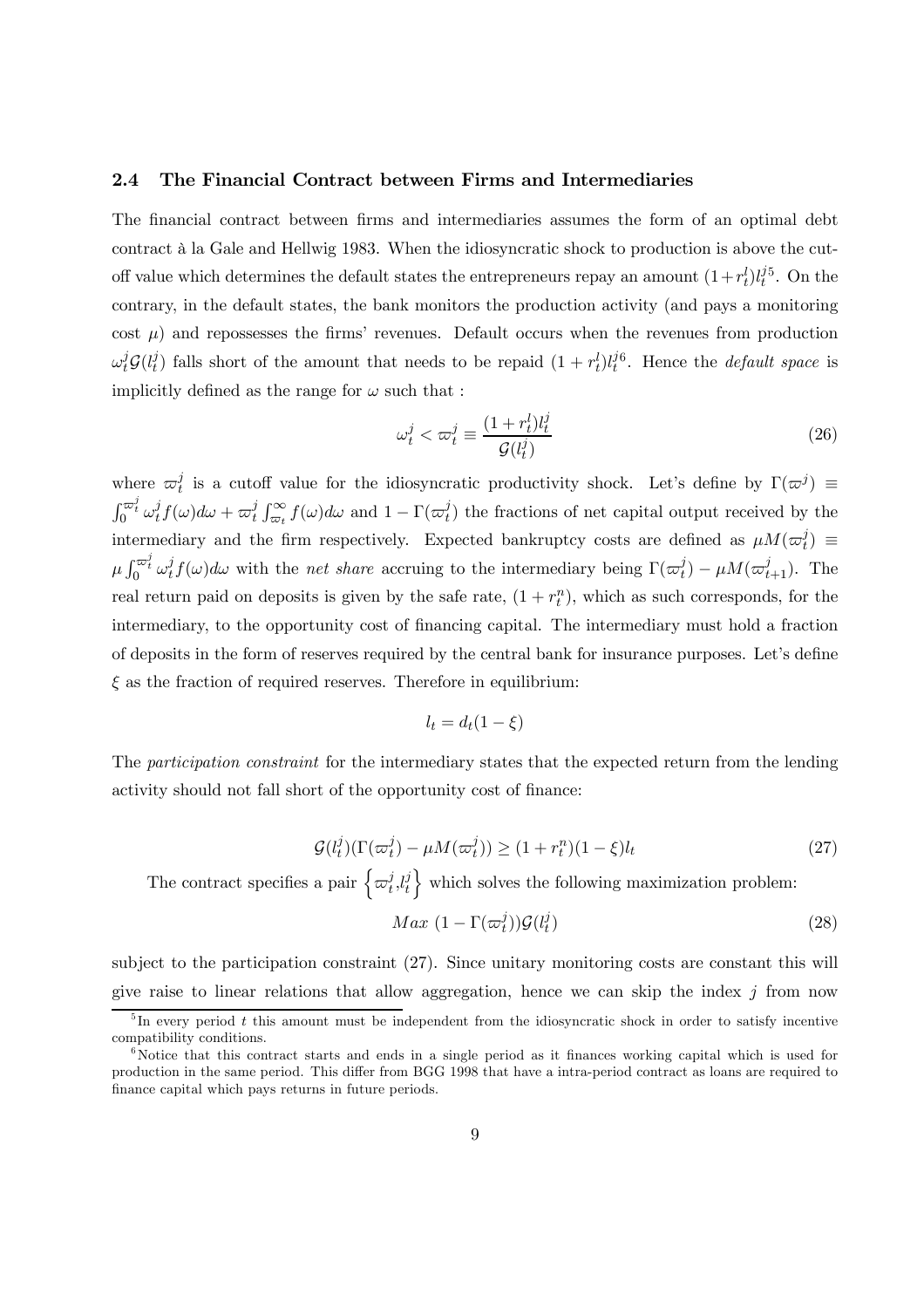on. Using the first order conditions with respect  $\{\varpi_t, l_t\}$  and aggregating yields a wedge between marginal revenues and the safe return paid on deposits:

$$
\rho(\varpi_t) = \left[ \frac{(1 - \Gamma(\varpi_t))(\Gamma'(\varpi_t) - \mu M'(\varpi_t))}{\Gamma'(\varpi_t)} + (\Gamma(\varpi_t) - \mu M(\varpi_t)) \right]^{-1}
$$

which is positively related to the default threshold. Let's define  $(1 + r_t^p) = \mathcal{G}'(l_t)$ , the marginal revenues from the production activity, as the return from working capital investment. We can now define the external finance premium as:

$$
efp_t \equiv \frac{(1+r_t^p)}{(1+r_t^n)(1-\xi)} = \rho(\varpi_t)
$$
\n(29)

By combining the above expression with (27) and with the expression for  $\rho(\varpi_t)$  it is possible to write a relation between the external finance premium,  $efp_t$ , and firms leverage,  $\frac{l_t}{\mathcal{G}(l_t^j)}$ <sup>7</sup>:

$$
efp_t = \rho(\frac{l_t}{\mathcal{G}(l_t)})\tag{30}
$$

A decrease in the leverage ratio reduces the optimal cut-off value, as shown by equation (26). A fall in the cut-off value, by reducing the size of the default space, implies a fall in the size of the bankruptcy costs and of the external finance premium.

### 2.5 The Credit Augmented Cost Channel

Before turning to the analysis of optimal policy it is useful to disentangle the effects that characterize the monetary transmission mechanism in this model. First, monetary policy has a supply-side effect arising from the pure cost channel. To see this let's for the time being shut-off the external finance premium and let's work with the relations describing the flexible price equilibrium. Particularly the latter assumption implies the marginal cost is equal to the inverse of the mark-up,  $mc = \frac{\varepsilon - 1}{\varepsilon}$ . In this case the labour demand schedule is given by:

$$
\frac{w_t}{p_t} = \frac{\frac{\varepsilon - 1}{\varepsilon} a_t (1 - \alpha) n_t^{-\alpha} k_t^{\alpha}}{(1 + (1 + r_t^n))}
$$
(31)

This schedule can be depicted as a downward-sloping demand schedule in the real wageemployment space. Other things being equal a decrease in the nominal interest rate shifts the labour demand to the right. The same line of reasoning holds for the demand of capital:

$$
q_t = \frac{\frac{\varepsilon - 1}{\varepsilon} a_t \alpha n_t^{1 - \alpha} k_t^{\alpha - 1}}{\left(1 + (1 + r_t^n)\right)}\tag{32}
$$

<sup>&</sup>lt;sup>7</sup>Notice that I abstract from the presence of internal funding. This implies that the external finance premium represents a wedge between investment in working capital or in alternative risk free activities.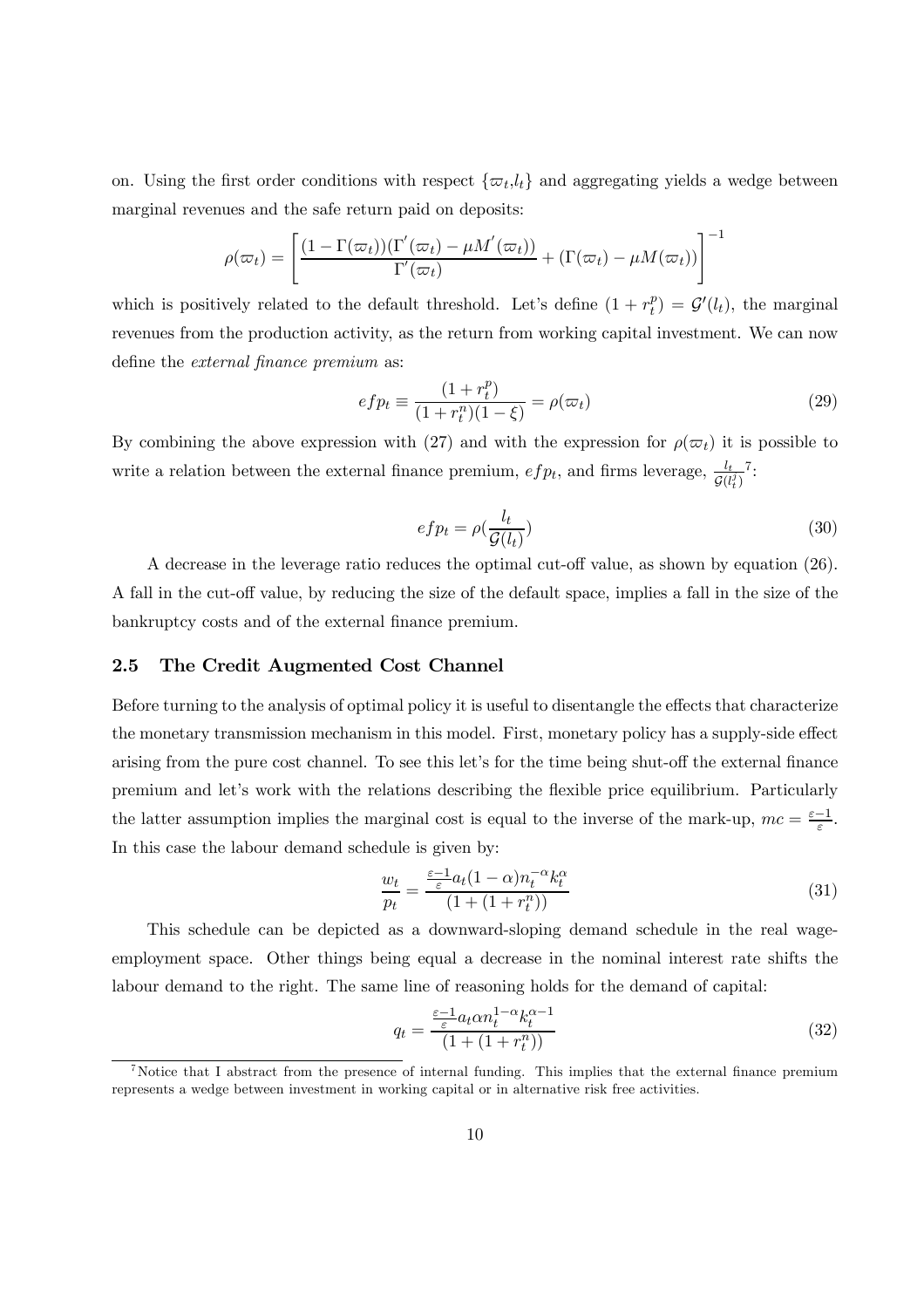The equilibrium response of employment to changes in the nominal interest rate can be recovered by looking at the equilibrium condition in the labour market which is obtained by merging (18) with (7):

$$
mc_t = -\frac{u_{n,t}}{u_{c,t}} \frac{(1 + (1 + r_t^n))}{a_t(1 - \alpha)} \left(\frac{n_t}{k_t}\right)^{\alpha}
$$
\n(33)

The last equation also provides an expression for the marginal cost in this economy. As marginal costs are given by the inverse of the mark-up and since the latter must be kept constant in an equilibrium with flexible prices, it follows that a decrease in the nominal interest rate must be accompanied by an increase in employment.

Let's now consider the implications of the sticky price assumption. For the time being we are still assuming that there are no informational frictions on the lending activity. The presence of sticky prices links marginal costs to inflation dynamic through endogenous mark-up movements. To see this we can substitute the above expression for the marginal cost, (33), into the Phillips curve relation to obtain:

$$
0 = a_t n_t^{1-\alpha} k_t^{\alpha} \left( (1-\varepsilon) + \varepsilon \left[ -\frac{u_{n,t}}{u_{c,t}} \frac{(1+(1+r_t^n))}{a_t(1-\alpha)} \left( \frac{n_t}{k_t} \right)^{\alpha} \right] \right) - \theta_p \left( \pi_t - 1 \right) \pi_t + \beta \theta_p \left( \pi_{t+1} - 1 \right) \pi_{t+1}
$$
\n(34)

This expression manifests the link between movements in the nominal interest rate and inflation. An increase in the nominal interest, implemented for instance to close the output and the inflation gaps, works as a cost-push shock as by raising marginal cost also raises inflation.

Let's now reintroduce the credit channel. Two observations arise. First, our model features an endogenous time-varying mark-up:

$$
\mu_t = \frac{1}{mc_t} = -\frac{u_{c,t}}{u_{n,t}} \frac{a_t \omega_t (1 - \alpha)}{(1 + (1 + r_t^l))} (\frac{k_t}{n_t})^{\alpha} \tag{35}
$$

whose dynamic properties (volatility and persistence) are affected by the lending rate and by firms' idiosyncratic productivity. Secondly, the reduced form expression for the Phillips curve will now read as follows:

$$
0 = a_t \omega_t n_t^{1-\alpha} k_t^{\alpha} \left( (1-\varepsilon) + \varepsilon \left[ -\frac{u_{n,t}}{u_{c,t}} \frac{(1+(1+r_t^l))}{a_t \omega_t (1-\alpha)} \left( \frac{n_t}{k_t} \right)^{\alpha} \right] \right) - \theta_p \left( \pi_t - 1 \right) \pi_t + \beta \theta_p \left( \pi_{t+1} - 1 \right) \pi_{t+1} \tag{36}
$$

As it stand clear the role of the credit frictions is that of reinforcing the effects of the cost channel by linking the evolution of marginal costs to lending conditions and firm dynamic. Overall the transmission mechanism in this model is characterized by *supply side driven fluctuations* which are exacerbated by the credit channel.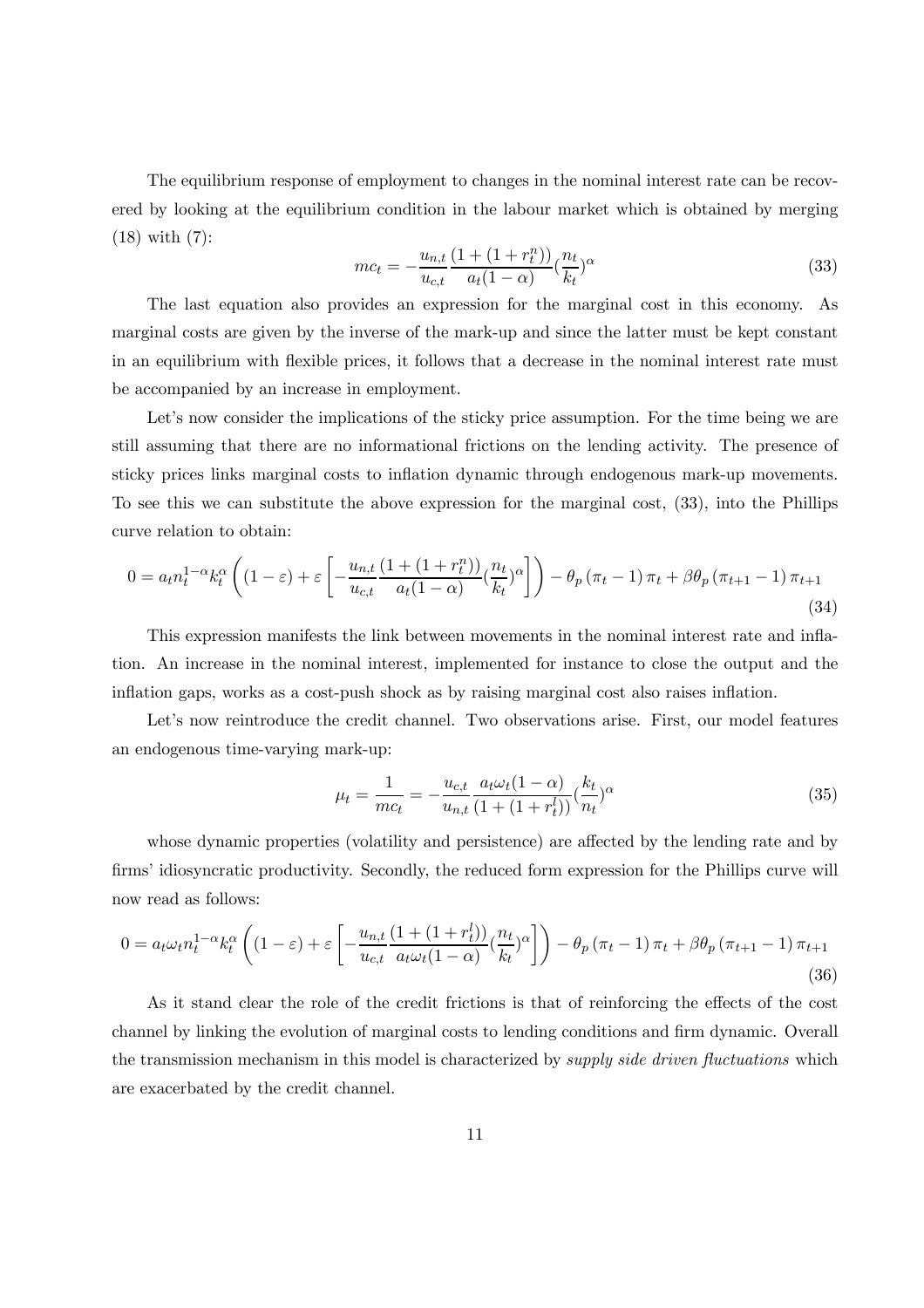#### 2.6 Definition of finance premia and interest rate differentials

As emphasized in Goodfriend and McCallum 2006 when setting its policy the monetary authority should take into account the effects of changes in the policy instrument on the full array of asset returns that are involved in the monetary transmission mechanism. In our model changes in the nominal interest rate have an impact on the return of real money balances, on the cost of working capital and on the costs of servicing collateralizable loans. Because of those links the direction, the extent and the effectiveness of monetary policy actions depend on the impact that movements in the Federal Fund Rate have on each of those interest rates. Hence the monetary transmission mechanism can be disentangled in various blocks corresponding to the movements in the various external finance premia defined as differences between all the interest rates characterizing our economy. In the context of the present model we can define at least three different spreads between asset returns.

The first is a *liquidity term premium* which is given by the differential between the interest rate on deposits,  $(1 + r_t^d)$ , and the cost of real money balances. This differential is simply given by the fraction of held reserve deposits:

$$
\frac{(1+r_t^d)}{(1+r_t^n)} = (1-\xi)
$$
\n(37)

As the fraction,  $\xi$ , is assumed constant in our case such spread should not have a significant quantitative impact on the monetary policy transmission.

The second spread is a *finance premium* linking the interest rate on deposits and the one on loans. This is obtained by merging equations (27) and (26):

$$
\frac{(1+r_t^l)}{(1+r_t^d)} = \frac{\varpi_t^j}{\Gamma(\varpi_t^j) - \mu M(\varpi_t^j)}
$$
(38)

This spread depends on the ratio between the optimal default threshold and the fraction of surplus accruing to the intermediary as, for given interest rate on deposits, the cost of servicing a collateralizable loan increases when the default probability raises or when the expected net surplus for the intermediary falls. The ratio in (38) manifests the countercyclical nature of this spread which decreases in response to an aggregate productivity that by increasing revenues tends to decrease the default threshold (see equation (26)).

The third spread is given by a pure *external finance premium* obtained as differential between the rate on collateralizable assets and the interest rate on working capital investment:

$$
\frac{(1+r_t^p)}{(1+r_t^l)} = \rho(\varpi_t) \frac{\varpi_t^j}{\Gamma(\varpi_t^j) - \mu M(\varpi_t^j)}
$$
(39)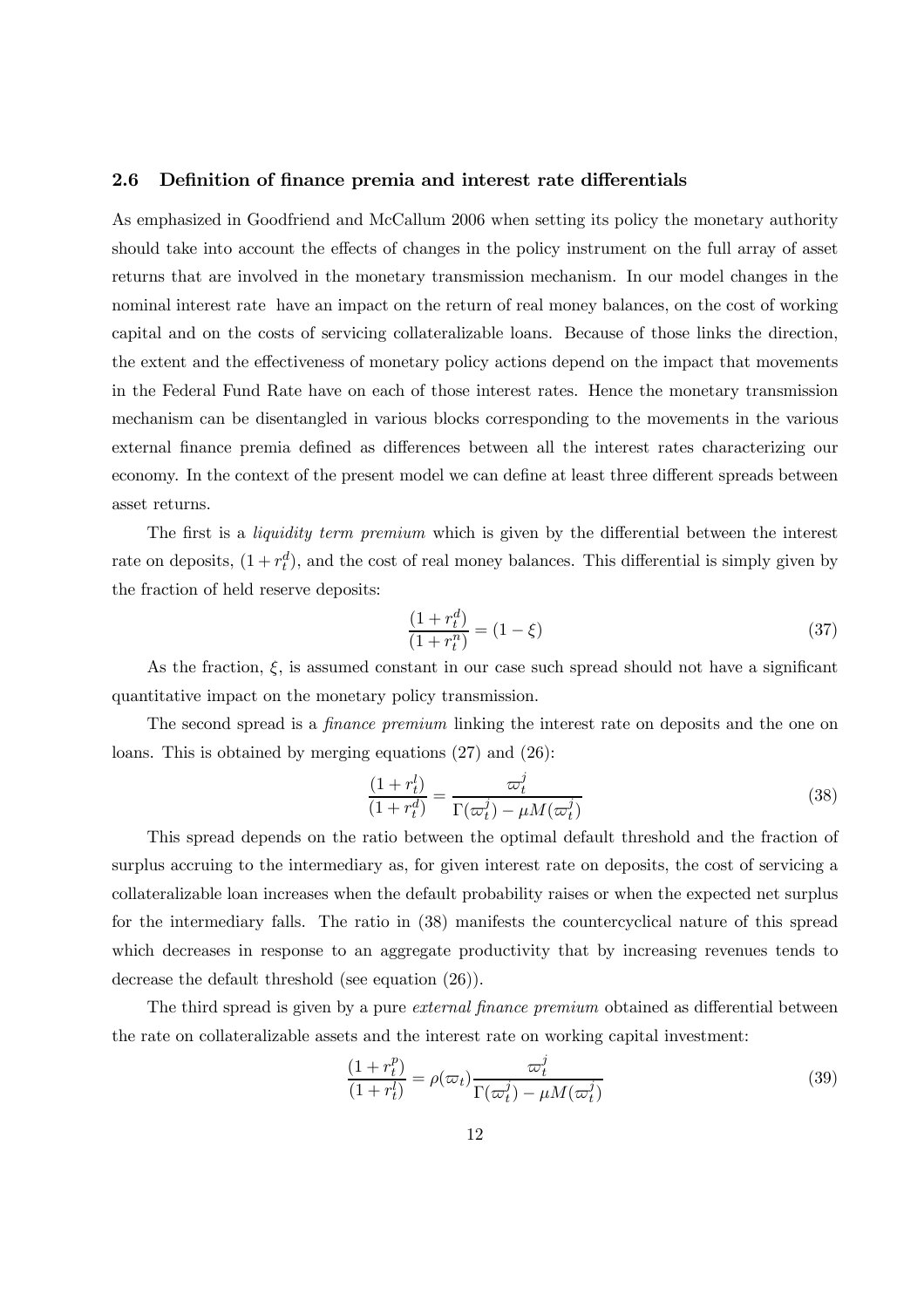Both the components,  $\rho(\varpi_t)$  and  $\frac{\varpi_t^j}{\Gamma(\varpi_t^j) - \mu M(\varpi_t^j)}$ , characterizing this spread behave *counter*cyclically, as both of them are positively related to the default threshold.

Countercyclical spreads in general tend to exacerbate business cycle fluctuations in response to shocks. This is so since productivity shocks have both a direct and an indirect effect on factor demands. To understand this mechanism, let's rely on the following intuitive argument. Let's assume that a technology improvement occurs in a flexible price equilibrium. In this context an increase in technology has two effects. First, it raises input demand on impact as by raising productivity it shifts to the right the input demand schedules. Second, by shrinking the external finance premia it allows to protract and amplify the positive boost on input demands.

#### 2.6.1 Market Clearing Conditions and Competitive Equilibrium

Equilibrium in the final good market requires that the production of the final good be allocated to private consumption by households, investment and to resource costs that originate from the adjustment of prices as well as from the lender's monitoring of the investment activity. Under standard aggregation assumptions the resource constraint reads as follows:

$$
y_t = c_t + i_t + g_t + \frac{\theta_p}{2} (\pi_t - 1)^2 + \mu M(\varpi_t) \mathcal{G}(l_t^j)
$$
\n(40)

where  $g_t$  is an exogenous government expenditure process. Fiscal balance is achieved by financing government expenditure with lump sum taxation.

**Definition 1.** A distorted competitive equilibrium for this economy is a sequence of allocation and prices  $\{c_t, n_t, m_t, k_{t+1}, i_t, l_t, \varpi_t, mc_t, \pi_t, q_t, w_t, r_t^n, r_t^p\}_{t=0}^{\infty}$  which, for given initial  $d_0, k_0, m_0$ , satisfies equations

 $(6), (7), (8), (4), (12), (13), (16), (17), (25), (26), (27), (29),$  $(40).$ 

## 3 Dynamics Responses of the Competitive Equilibrium Allocation

Before turning to the optimal monetary policy design it is instructive to consider how the economy behaves when confronted with simple operational Taylor rules of the following type:

$$
\ln\left(\frac{1+r_t^n}{1+r^n}\right) = \phi_\pi \ln\left(\frac{\pi_t}{\pi}\right) + \phi_y \ln\left(\frac{y_t}{y}\right) \tag{41}
$$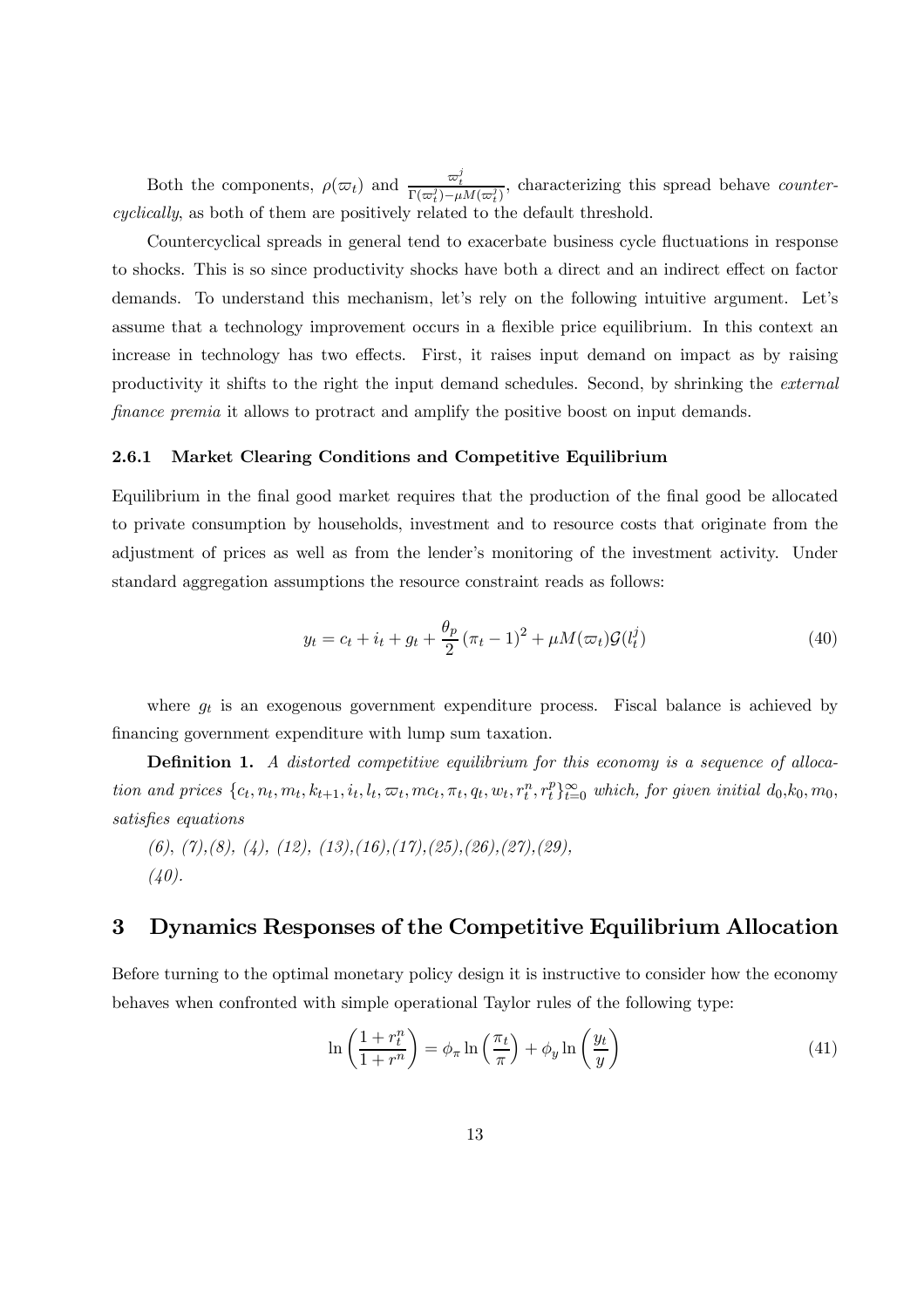where  $\phi_{\pi} = 1.5$  and  $\phi_{\nu} = 0.5/4$ . The analysis of the dynamic responses under simple rules allows us to disentangle the effects induced by the credit augmented liquidity cycle.

#### 3.1 Computation and Calibration

To solve for the dynamic responses of the competitive economy I compute second order approximations of the equilibrium conditions. The use of those methods is particularly useful in economies with credit frictions as they allow us to account for the effects of volatility on mean levels of variables therefore providing more accurate solution (see Schmitt-Grohe and Uribe 2001 for details). Parameters' calibration is as follows.

**Preferences.** I set the discount factor  $\beta = 0.99$ , so that the annual interest rate is equal to 4 percent. Utility is chosen separable in consumption and labor:

$$
U(c_t, n_t) = \log(c_t) - \gamma \log(1 - n_t)
$$

The parameter  $\gamma$  is set equal to 3 as this guarantees that in steady state one third of time is spent working. Sensitivity analysis is done to assess the robustness of the results.

**Technology.** I set the share of capital in the production functions equal to  $\alpha = 0.35$  as in Christiano 1988, the quarterly depreciation rate  $\delta = 0.021$  as in Christiano 1991, the steady state mark-up value to  $\frac{\varepsilon}{\varepsilon - 1} = 1.2$  which corresponds to a value for the elasticity of demand,  $\varepsilon = 11$  as in Khan, King and Wolman 2003. The benchmark value for the adjustment cost parameter,  $\theta_p$ , is 100. This parameter is varied in the simulations to test robustness.

Financial frictions parameters: The financial frictions parameters are obtained by solving the steady state version of the competitive economy under the optimal contracting problem. Some primitive parameters are set so as to match values for industrialized countries. The idiosyncratic shock is assumed to follow a uniform distribution within the range  $[1 - A, 1 + A]$ : the value for A is chosen to as to generate a external finance premium of 187 basis points. The monitoring cost is varied between 0.03 and 0.4, as those values are compatible with data for bankruptcy cost for industrialized countries.

**Shocks.** I simulate the model under productivity shocks which follow  $AR(1)$  processes. Persistence and volatility are calibrated as in the RBC literature. government consumption evolves according to the following exogenous process,  $\ln\left(\frac{g_t}{g}\right)$  $=\rho_g \ln \left(\frac{g_{t-1}}{g}\right)$  $+ \varepsilon_t^g$ , where the steady-state share of government consumption, g, is set so that  $\frac{g}{y} = 0.25$  and  $\varepsilon_t^g$  is an i.i.d. shock with standard deviation  $\sigma_g$ . Empirical evidence for the US in Perotti (2004) suggests  $\sigma_g = 0.008$  and  $\rho_g = 0.9$ .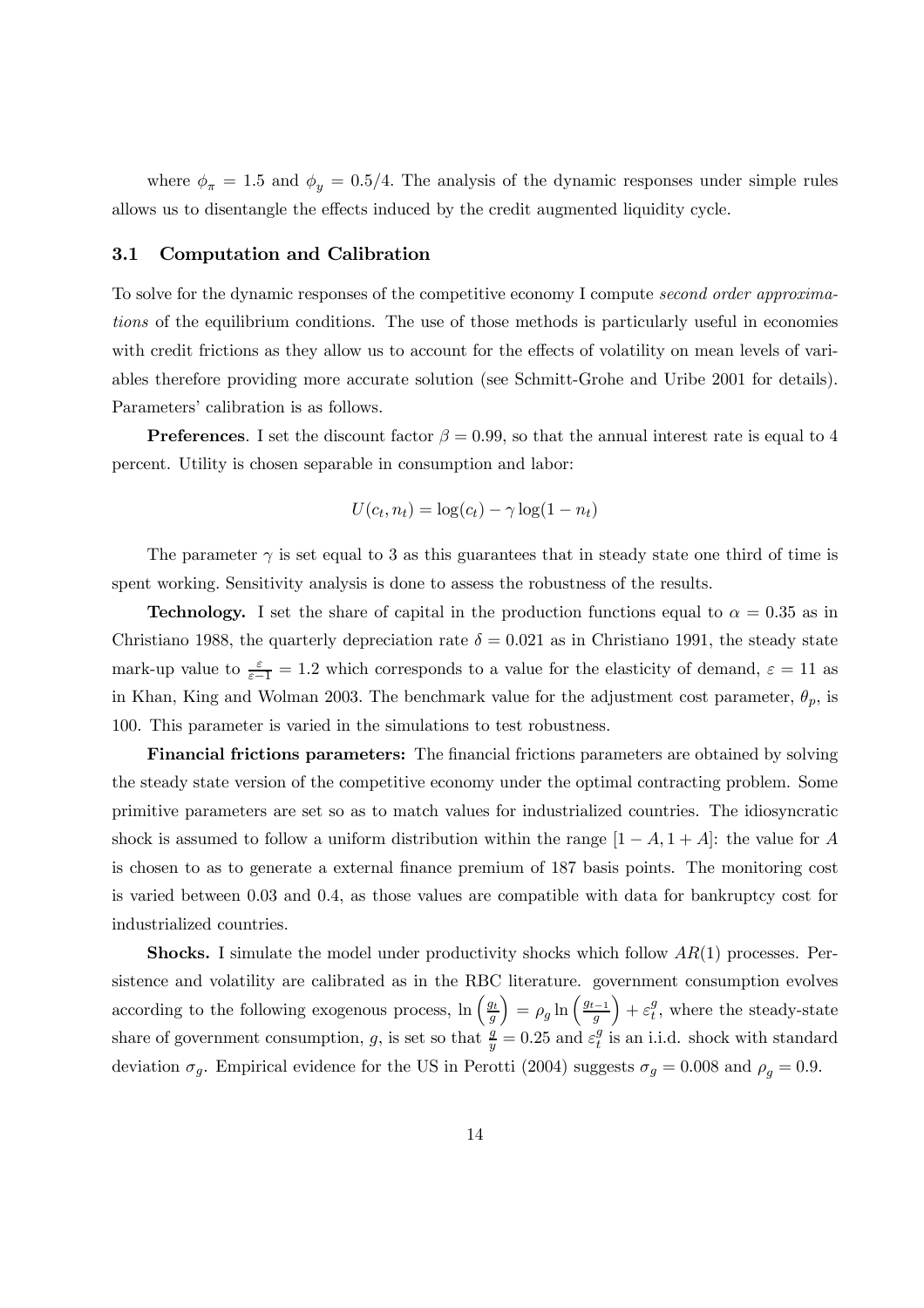#### 3.2 Dynamic Properties of the Model

In figure 1 I show dynamic responses of selected variables to a one percent productivity shock under two different parametrization of the monitoring cost (which vary, within an admissible empirical range, from 0.1 to 0.4). In response to an increase in productivity consumption, output and employment raise, while inflation falls. The default threshold decreases reducing the mass of firms which defaults. The decrease in the default threshold tends to increase the marginal costs but at the same time reduces the lending rate as the project riskiness decreases. The second effect prevails on the first, which implies that marginal costs are reduced. Two considerations are worth. First marginal cost sensitivity to shocks is amplified by the endogenous response of monetary policy as the Federal Fund Rate feeds into marginal costs through the lending rate. Second, the higher the monitoring costs the higher is the acceleration effect featured in this economy. This is so since as the default threshold moves pro-cyclically (the higher the aggregate productivity the lower is firms' default probability) the external finance premium must move counter-cyclally thereby amplifying the effects of shocks.

Figure 2 shows the response to productivity shocks under different values foe the adjustment costs parameter which is now moved from 100 to 200, while keeping the monitoring cost fixed at 0.3. Impulse responses are more amplified when the cost of adjusting prices is higher. The reason for this is as follows. With higher cost of adjusting prices, firms tend to change mark-ups more relatively to demand. As mark-ups behave countercyclically an increase in their sensitivity tends to amplify the economy's response to shocks. Notice also that as marginal costs are given by the inverse of the mark-up the higher sensitivity of the latter is translated to the inflation and the price path.

Figure 3 shows impulse response functions of selected variables under government expenditure shocks and assuming different values for the monitoring costs. An increase in government consumptions tends to offset private consumption. Overall however the increase in aggregate demand tends to increase output, employment and prices. In this case the impact of credit frictions, associated with different values of the monitoring cost, is more muted as the sensitivity of the marginal shock is lower in response to demand shocks.

### 4 The Optimal Policy Problem

To analyze the optimal policy problem I will rely on two different aspects of the monetary policy design. In general the optimal policy problem is solved by following the Ramsey approach in which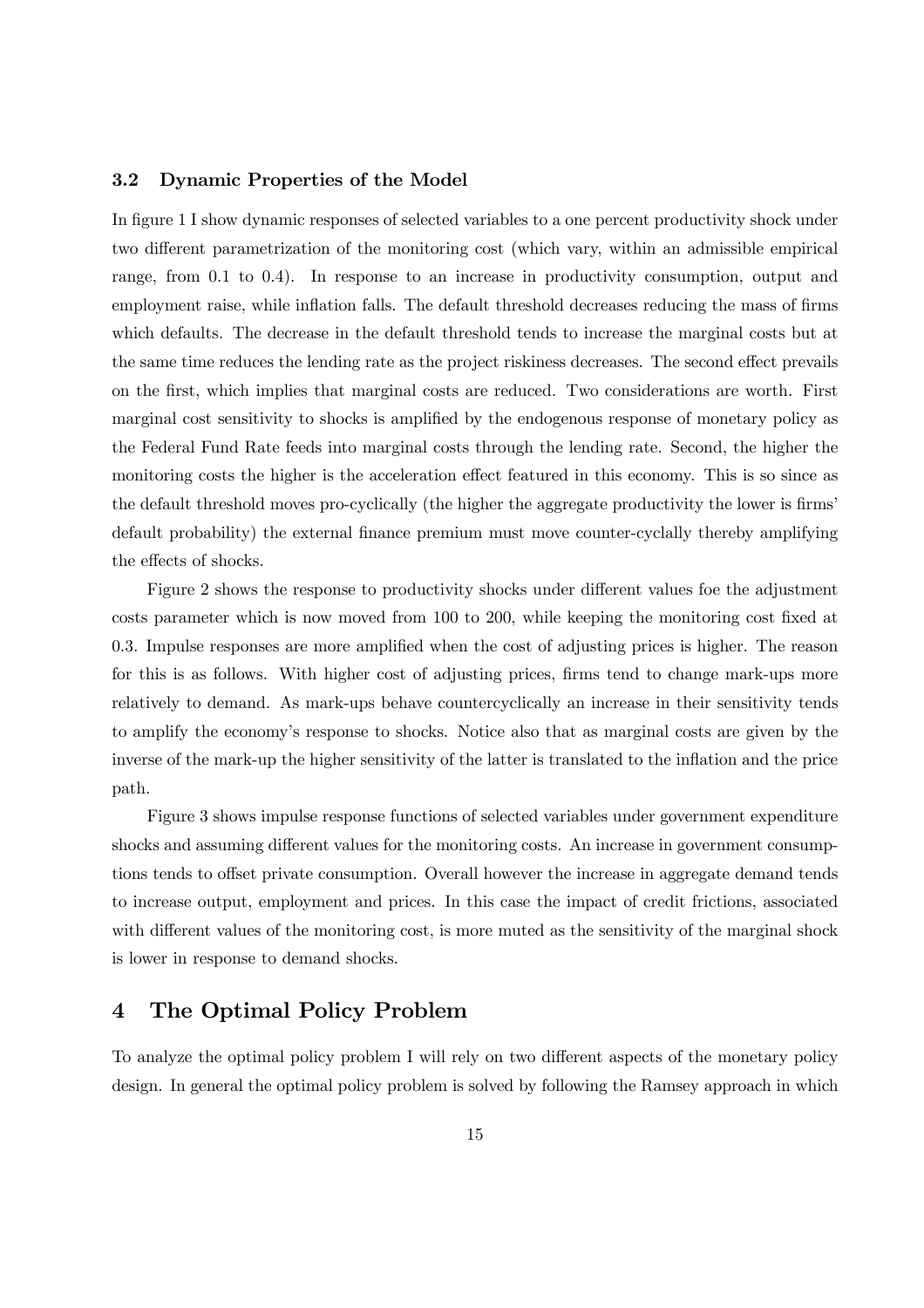the planner maximizes agents' utility subject to the constraints of the competitive equilibrium. As I first step I analyze the optimal targeting problem by solving a Ramsey plan in which the allocation is constrained also by a well specified set of operational monetary policy rules. As a second step I study the optimal dynamic path of variables by solving a full-fledged Ramsey plan. Alternatively one could see the first step as the implementation, through well specified operational policy rules, of the optimal policy plan as designed in step two.

### 4.1 Constrained Ramsey Plan

As specified above the optimal policy problem in this context is solved by assuming that the monetary authority maximizes households welfare subject to the competitive equilibrium conditions and the class of monetary policy rules represented by:

$$
\ln\left(\frac{1+r_t^n}{1+r^n}\right) = (1-\phi_r)\left(\phi_\pi \ln\left(\frac{\pi_t}{\pi}\right) + \phi_y \ln\left(\frac{y_t}{y}\right) + \phi_q \ln\left(\frac{q_t}{q}\right)\right) + \phi_r \ln\left(\frac{1+r_{t-1}^n}{1+r^n}\right)
$$
\n(42)

where  $\phi_q$  represents a response to asset price. I also consider the alternative specification given by:

$$
\ln\left(\frac{1+r_t^n}{1+r^n}\right) = (1-\phi_r)\left(\phi_\pi \ln\left(\frac{\pi_t}{\pi}\right) + \phi_y \ln\left(\frac{y_t}{y}\right) + \phi_{lk} \ln\left(\frac{l_t/k_t}{(l/k)}\right)\right) + \phi_r \ln\left(\frac{1+r_{t-1}^n}{1+r^n}\right)
$$
\n(43)

where  $\phi_{lk}$  represents the response to the leverage ratio. I therefore search for parametrization of interest rate rules that satisfy the following 3 conditions: a) they are simple since they involve only observable variables, b) they guarantee uniqueness of the rational expectation equilibrium, c) they maximize the expected life-time utility of the representative agent.

Some observations on the computation of welfare in this context are in order. First, one cannot safely rely on standard first order approximation methods to compare the relative welfare associated to each monetary policy arrangement. Indeed in an economy with a distorted steady state stochastic volatility affects both first and second moments of those variables that are critical for welfare. Hence policy arrangements can be correctly ranked only by resorting to a higher order approximation of the policy functions<sup>8</sup>. Additionally one needs to focus on the *conditional* expected discounted utility of the representative agent. This allows to account for the transitional

<sup>&</sup>lt;sup>8</sup>See Kim and Kim (2003) for an analysis of the inaccuracy of welfare calculations based on log-linear approximations in dynamic open economies.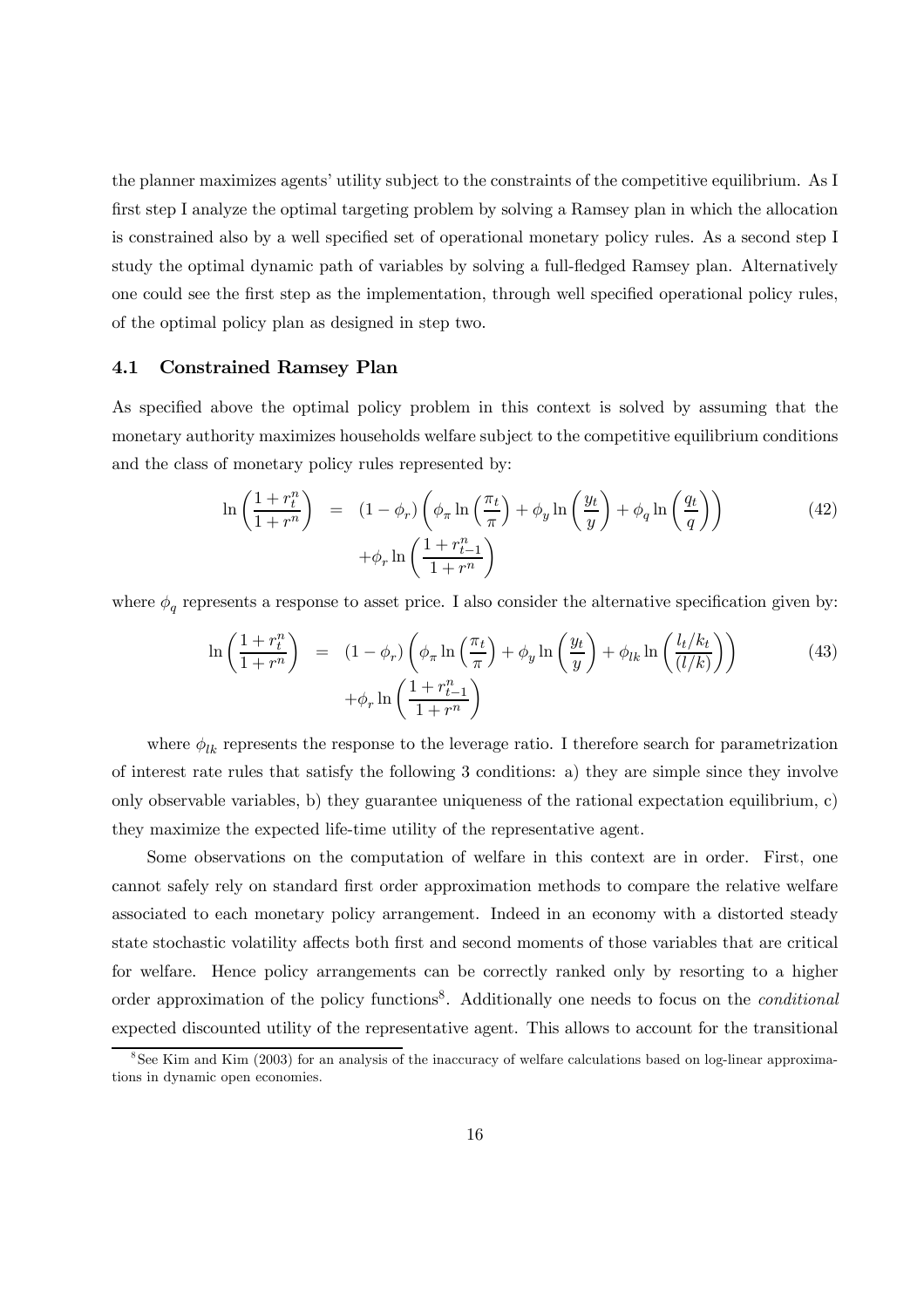effects from the deterministic to the different stochastic steady states respectively implied by each alternative policy rule<sup>9</sup>. Define  $\Omega$  as the fraction of household's consumption that would be needed to equate conditional welfare  $\mathcal{W}_0$  under a generic interest rate policy to the level of welfare  $\mathcal{W}_0$ implied by the optimal rule. Hence  $\Omega$  should satisfy the following equation:

$$
\mathcal{W}_{0,\Omega}=E_0\left\{\sum_{t=0}^\infty\beta^tU((1+\Omega)c_t,n_t)\right\}=\widetilde{\mathcal{W}}_0
$$

Under a given specification of utility one can solve for  $\Omega$  and obtain:

$$
\Omega = \exp\left\{ \left( \widetilde{\mathcal{W}}_0 - \mathcal{W}_0 \right) (1 - \beta) \right\} - 1
$$

Given this welfare metric I simulate the model economy under the two sources of aggregate uncertainty, productivity and government consumption shocks. I then conduct two experiments. First, I compute welfare under different (ad hoc) specifications of the monetary policy rule. The rules are the following:

- (i) Simple Taylor rule, with  $\phi_{\pi} = 1.5$ ,  $\phi_{\nu} = 0.5/4$ ,  $\phi_{\sigma} = \phi_{r} = 0$ ;
- (ii) Simple Taylor rule with smoothing, with  $\phi_{\pi} = 1.5$  and  $\phi_{y} = 0.5/4$ ,  $\phi_{q} = 0$ ,  $\phi_{r} = 0.8$ ;
- (iii) Strict inflation targeting,  $\phi_{\pi} = 2, \phi_y = 0.5/4, \phi_q = \phi_r = 0;$
- (iv) Price stability,  $\phi_{\pi} = 2, \phi_{\nu} = 0.5/4, \phi_{\sigma} = \phi_{r} = 0;$
- (v) Response to asset prices, with  $\phi_{\pi} = 1.5$ ,  $\phi_{\nu} = 0.5/4$ ,  $\phi_{\sigma} = 0.5/4$ ,  $\phi_{r} = 0$ .

(vi) Response to asset prices and interest rate smoothing, with  $\phi_{\pi} = 1.5$ ,  $\phi_{y} = 0.5/4$ ,  $\phi_{q} =$  $0.5/4, \phi_r = 0.$ 

(vii) Strong response to inflation and to asset prices, with  $\phi_{\pi} = 3$ ,  $\phi_{q} = 0.5/4$ ,  $\phi_{y} = \phi_{r} = 0$ .

Secondly, I search in the grid of parameters  $\{\phi_{\pi}, \phi_y, \phi_q, \phi_r\}$  for the rule which delivers the highest level of welfare, which is defined as the optimal policy rule<sup>10</sup> and I compare welfare under optimal policy and simple rules.

The choice of including asset prices or leverage ratios as independent targets is motivated by the consideration that the monetary authority might want to de-amplify fluctuations in marginal

 $9$ See Kim and Levin (2004) for a detailed analysis on this point.

<sup>&</sup>lt;sup>10</sup>The search is made over the following ranges: [1.5, 4] for  $\phi_{\pi}$ , [0, 2] for  $\phi_{\sigma}$ , [0, 2] for  $\phi_{\nu}$ . Notice that the parameters  $\phi_n$  and  $\phi_q$  are divided by four given the standard assumption on the length of a period (quarterly) and given that inflation in Taylor type rules is expressed at annual rates. I also compare rules with interest rate smoothing ( $\phi_r = 0.9$ ) to rules without smoothing ( $\phi_r = 0$ ). It is judged as admissible a combination of policy parameters that delivered a unique rational expectations equilibrium.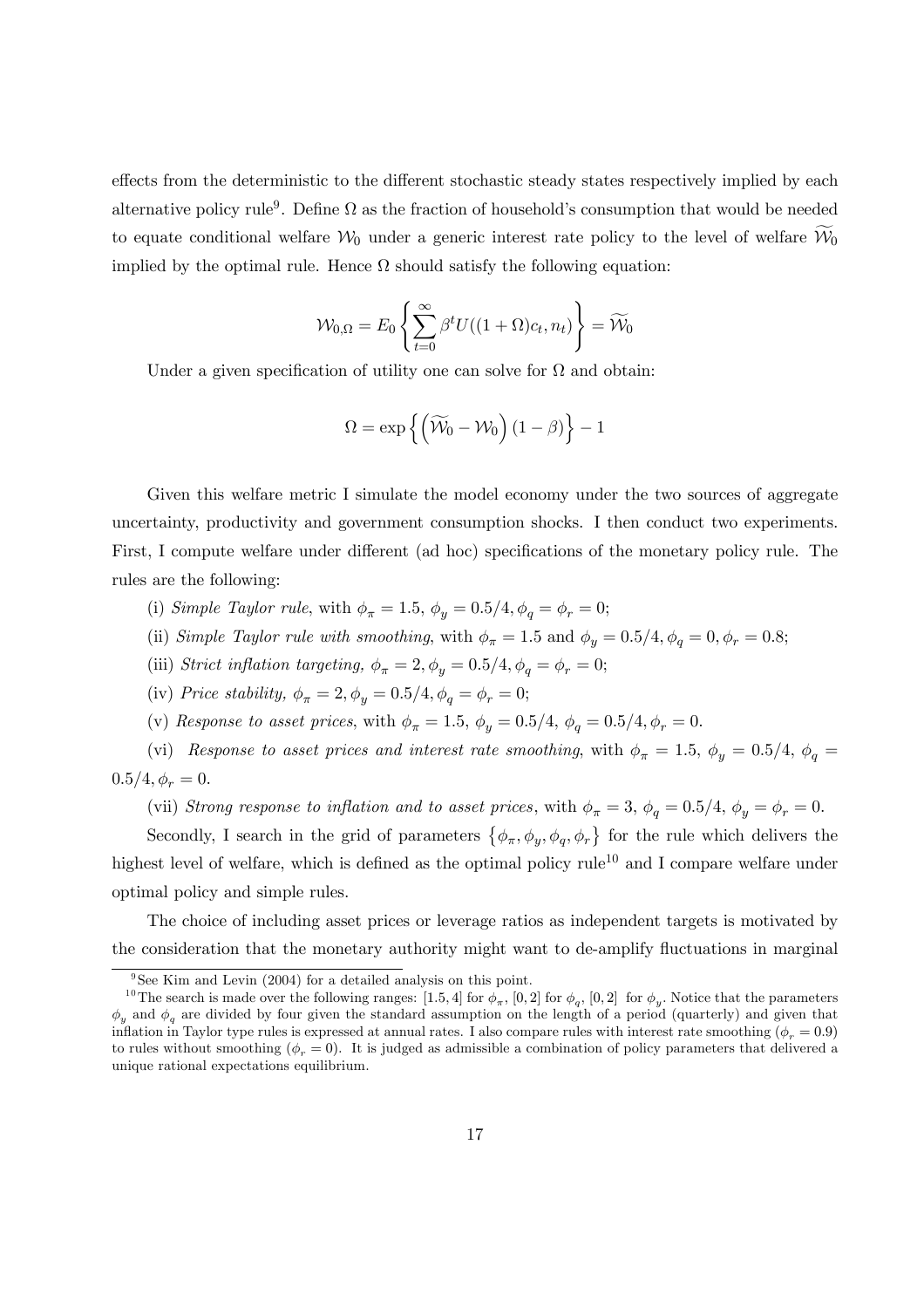costs which ultimately depend on the cost of working capital. As both the price of working capital and the leverage ratio are proxies of the cost for working capital it seems reasonable to include them as independent targets. The fact that optimality might require assigning a positive weight to any of those additional targets alongside with inflation implies that strict inflation targeting or price stability policies are suboptimal.

Table 1 summarizes the findings in terms of the welfare loss  $\Omega$  (relative to the optimal policy) of alternative simple rules.

Results are as follows. First, responding to asset prices along with inflation is the optimal rule. More specifically the optimal rule features the following coefficients:  $\phi_{\pi} = 3$ ,  $\phi_{g} = 0.5/4$ ,  $\phi_y = 0, \phi_r = 0$ . This is so since the policy maker faces a trade-off between stabilizing inflation, as this would allow to close the gap between the flexible and the sticky price allocation, and easing up liquidity, which by reducing the cost of working capital would stabilize fluctuations in marginal cost. The optimal management of this policy trade-off is resolved by targeting the price of working capital on top and above inflation as this guarantees a certain degree of marginal cost stabilization.

Secondly, responding to output along with inflation and asset prices is slightly welfare detrimental. This result is consistent with the one obtained by Schmitt-Grohe and Uribe 2003, Faia and Monacelli 2007, Faia 2007 by using alternative specification of the new Keynesian economy. The intuition for this result in the context of the present paper lies in the fact that the policy maker aims at stabilizing only variables or gaps which proxy more closely the inefficiency. Asset prices are a better proxies for the cost of working capital than output is. Third, interest smoothing is slightly welfare improving as this helps to smooth fluctuations in lending rates and marginal costs.

Finally figures 4 and 5 the welfare gains relative to the optimal rule of targeting asset prices and the leverage ratio respectively. the gains are clearly increasing for any level of inflation targeting.

### 4.2 Globally Optimal Ramsey Plan Under Commitment

I now turn to the specification of a general set-up for the optimal policy conduct. The optimal policy plan is determined by a monetary authority that maximizes the discounted sum of utilities of all agents given the constraints of the competitive economy. The next task is to select the relations that represent the relevant constraints in the planner's optimal policy problem. This amounts to describing the competitive equilibrium in terms of a minimal set of relations involving only real allocations, in the spirit of the primal approach described in Lucas and Stokey 1983. There is a fundamental difference, though, between that classic approach and the one followed here, which stems from the impossibility, in the presence of sticky prices and other frictions, of reducing the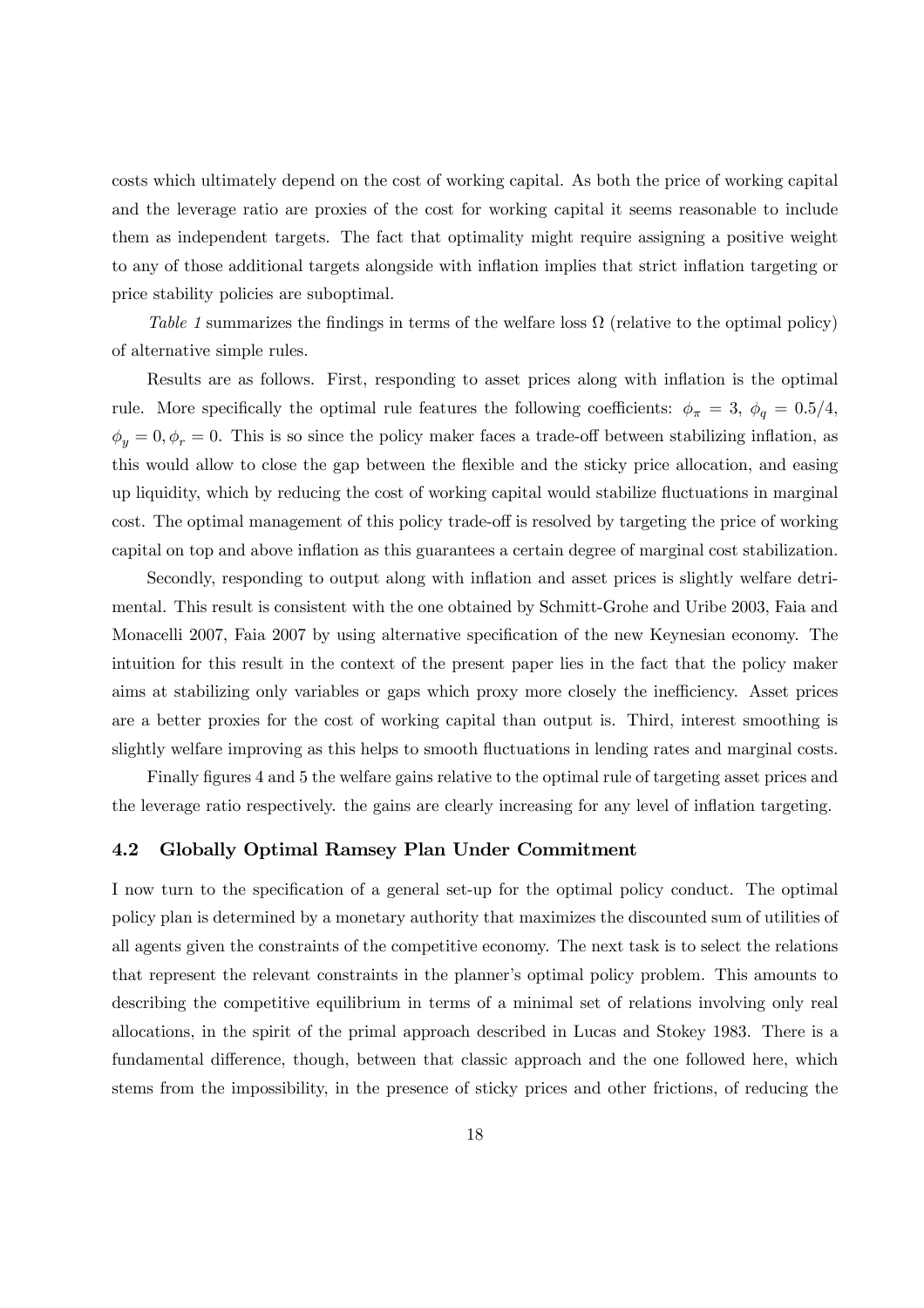planner's problem to a maximization only subject to a single implementability constraint. Khan, King and Wolman 2003 adopt a similar structure to analyze optimal monetary policy in a closed economy with market power, price stickiness and monetary frictions, while Schmitt-Grohe and Uribe 2002 to analyze a problem of joint determination of optimal monetary and fiscal policy.

The optimality conditions for the consumer are summarized by equations,  $(6)$ ,  $(7)$ ,  $(8)$ . Next, firms' optimizing conditions can be summarized by the following equations:

$$
w_t^r(1 + \varpi_t \frac{\mathcal{G}(l_t)}{l_t}) = mc_t a_t \omega_t (1 - \alpha) n_t^{-\alpha} k_t^{\alpha}
$$
\n
$$
\tag{44}
$$

$$
q_t(1 + \varpi_t \frac{\mathcal{G}(l_t)}{l_t}) = mc_t a_t \omega_t \alpha n_t^{1-\alpha} k_t^{\alpha-1}
$$
\n(45)

$$
0 = a_t \omega_t n_t^{1-\alpha} k_t^{\alpha} \left( (1-\varepsilon) + \varepsilon m c_t \right) - \theta_p \left( \pi_t - 1 \right) \pi_t + \beta \theta_p \left( \pi_{t+1} - 1 \right) \pi_{t+1} \tag{46}
$$

where  $w_t^r = \frac{w_t}{p_t}, l_t = \frac{w_t}{p_t} n_t + q_t k_t$ . The conditions summarizing the relations for the optimal contract are:

$$
\frac{\mathcal{G}(l_t^j)}{l_t} \ge \frac{(1+r_t^n)(1-\xi)}{(\Gamma(\varpi_t^j) - \mu M(\varpi_t^j))}
$$
(47)

$$
\frac{\mathcal{G}'(l_t^j)}{(1+r_t^n)(1-\xi)} = \rho(\varpi_t)
$$
\n(48)

Finally we need to consider the resource constraint:

$$
a_t \omega_t n_t^{1-\alpha} k_t^{\alpha} = c_t + k_{t+1} - (1 - \delta) k_t + \frac{\theta_p}{2} (\pi_t - 1)^2 + \mu M(\varpi_t) \mathcal{G}(l_t^j)
$$
(49)

Two considerations are worth. First, we do not need to include the government resource constraints among the equilibrium conditions as it is assumed the absence of distortionary taxation. Second, we do not need to include the cash in advance constraint as the conditions relevant to the Ramsey planner are the given by the minimum set of conditions needed to achieve a determinate real equilibrium.

**Definition 2.** Let  $\Lambda_t^n = {\lambda_{1,t}, \lambda_{2,t}, \lambda_{3,t}, \lambda_{4,t}, \lambda_{5,t}, \lambda_{6,t}, \lambda_{7,t}, \lambda_{8,t}, \lambda_{9,t}}_{t=0}^{\infty}$  represent sequences of Lagrange multipliers on the constraints  $(6)$ ,  $(7)$ ,  $(8)$ ,  $(44)$ ,  $(45)$ ,  $(46)$ ,  $(47)$ ,  $(48)$ ,

(49) respectively. Let  $k_0$ , be given. Then for given stochastic process  $\{a_t, \omega_t\}_{t=0}^{\infty}$ , plans for the control variables  $\Xi_t^n \equiv \{c_t, n_t, w_t^r, q_t, k_{t+1}, mc_t, \pi_t, r_t^n, \varpi_t\}_{t=0}^{\infty}$  and for the co-state variables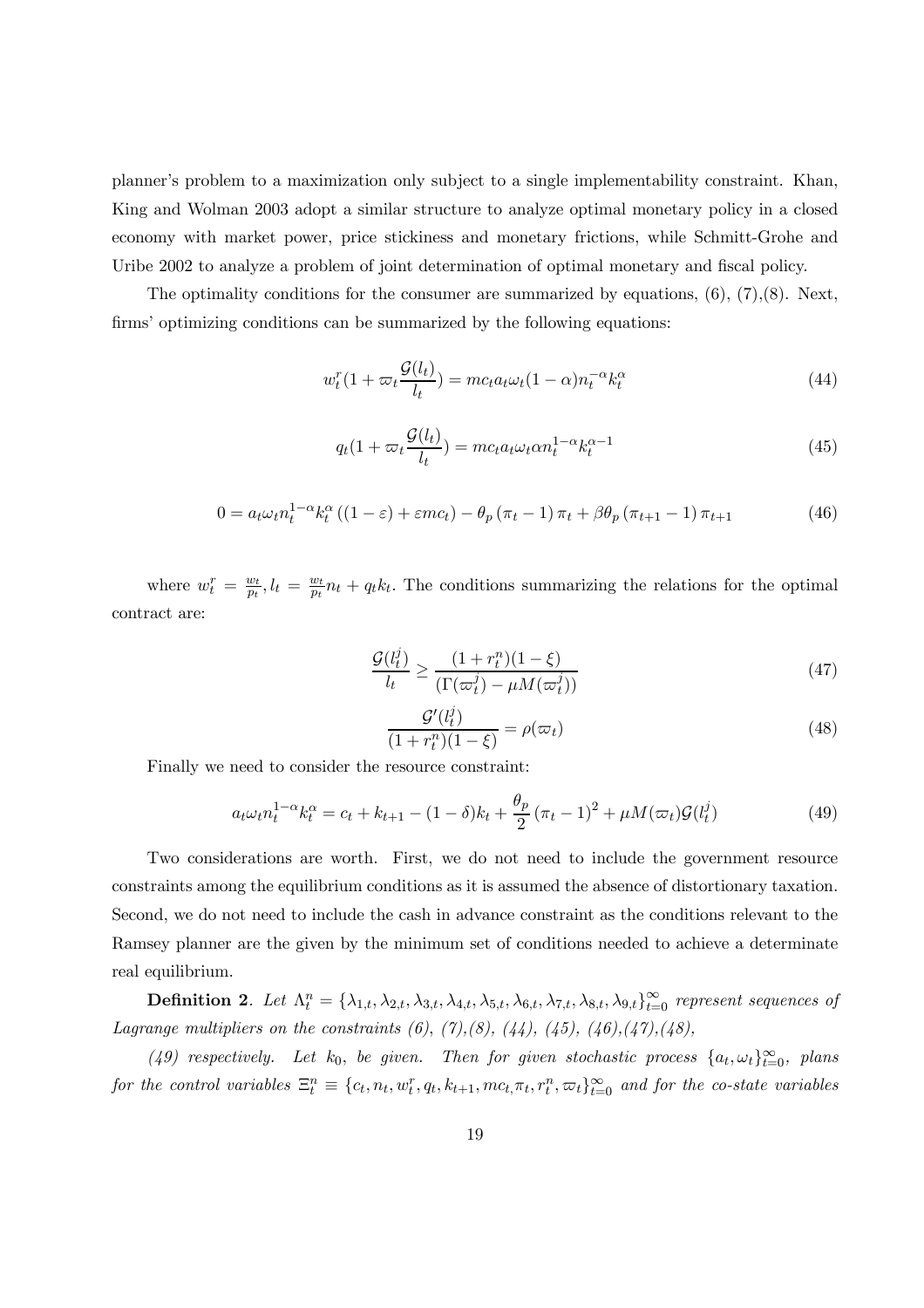$\Lambda_t^n = \{\lambda_{1,t}, \lambda_{2,t}, \lambda_{3,t}, \lambda_{4,t}, \lambda_{5,t}, \lambda_{6,t}, \lambda_{7,t}, \lambda_{8,t}, \lambda_{9,t}\}_{t=0}^{\infty}$  represent a first best constrained allocation if they solve the following maximization problem:

$$
Min_{\{\Lambda_t^n\}_{t=0}^\infty} Max_{\{\Xi_t^n\}_{t=0}^\infty} E_0 \left\{ \sum_{t=0}^\infty \beta^t u(c_t, n_t) \right\} \tag{50}
$$

subject to (6), (7),(8), (44), (45), (46), (47),(48), (49).

#### 4.2.1 Non-recursivity and Initial Conditions

As a result of constraints (6), (8) and (46) exhibiting future expectations of control variables, the maximization problem as spelled out in (50) is intrinsically non-recursive. As first emphasized in Kydland and Prescott 1980, and then developed by Marcet and Marimon 1999, a formal way to rewrite the same problem in a recursive stationary form is to enlarge the planner's state space with additional (pseudo) co-state variables. Such variables, that I denote  $\chi_{1,t}$ ,  $\chi_{2,t}$  and  $\chi_{3,t}$  for (6), (8) and (46) respectively, bear the crucial meaning of tracking, along the dynamics, the value to the planner of committing to the pre-announced policy plan. Another aspect concerns the specification of the law of motion of these lagrange multipliers. For in this case both constraints feature a simple one period expectation, the same co-state variables have to obey the laws of motion:

$$
\begin{aligned}\n\chi_{1,t+1} &= \lambda_{1,t} \\
\chi_{2,t+1} &= \lambda_{2,t} \\
\chi_{3,t+1} &= \lambda_{3,t}\n\end{aligned} \n\tag{51}
$$

Using the new co-state variable so far described I amplify the state space of the Ramsey allocation to be  $\{a_t, \chi_{1,t}, \chi_{2,t}, \chi_{3,t}\}_{t=0}^{\infty}$  and I define a new saddle point problem which is recursive in the new state space. Consistently with a timeless perspective I set the values of the three co-state variables at time zero equal to their solution in the steady state. I will return on this point in the next subsection.

#### 4.3 Monetary Policy Trade-offs

Before turning to the solution of the optimal plan it is instructive to analyze the constraints faced by the monetary authority to highlight the relevant policy trade-offs. In the standard new Keynesian framework with sticky prices but in absence of the liquidity effects associated with the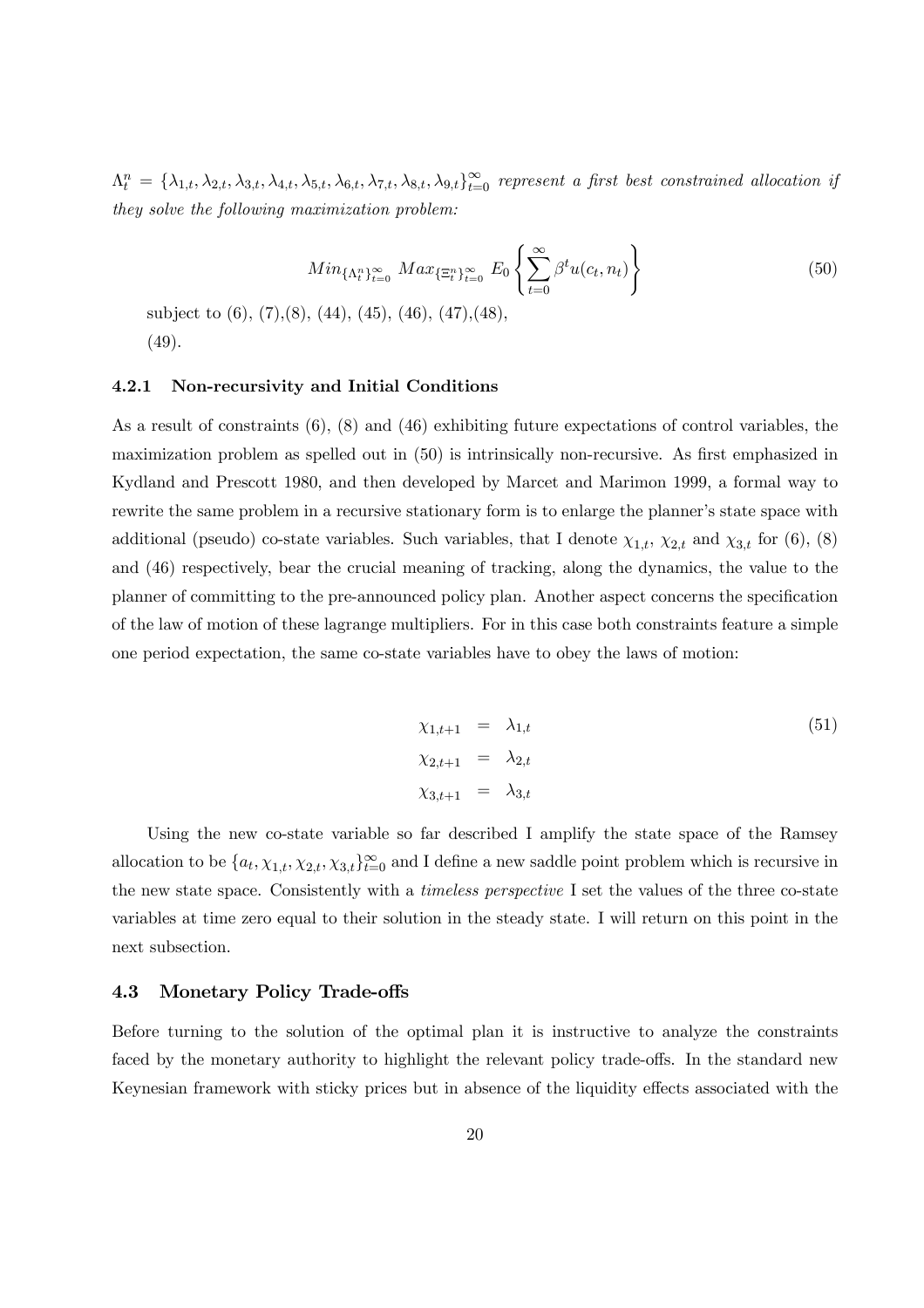cost channel and in absence of credit frictions the policy maker achieves optimality by replicating the flexible price allocation. The relevant costs in this case are represented by the resource wasted in adjusting prices, therefore implying that optimality requires closing the gaps between the flexible price and the sticky price allocation. To close the gaps the monetary authority must simply set  $\frac{\theta_p}{2}(\pi_t - 1)^2 = 0$  which implies following price stability rules<sup>11</sup>. In our model however the flexible price allocation with constant mark-ups can never be achieved. In fact by imposing zero inflation on the reduced form Phillips curve (52) we obtain the following relation:

$$
mc_t = \frac{1 - \varepsilon_t}{\varepsilon_t} = \left[ -\frac{u_{n,t}}{u_{c,t}} \frac{n_t^{\alpha}}{a_t \omega_t (1 - \alpha) k_t^{\alpha}} (1 + (1 + r_t^l)) \right]^{-1}
$$
(52)

which shows that marginal costs are time-varying as lending rates and default threshold move in response to any type of shock.

### 5 Long Run Optimal Policy

Before turning to the optimal stabilization policy in response to shocks we need to characterize the log-run optimal policy, which is the one to which the policy maker would like to converge. To develop an analogy with the Ramsey-Cass-Koopmans model, this amounts to computing the modified golden rule steady state. To determine the long-run inflation rate associated to the optimal policy problem above, one needs to solve the steady-state version of the set of efficiency conditions. Notice in particular that the first order condition with respect to inflation reads as follows:

$$
\chi_{1,t}\left(\frac{u_{c,t}}{\pi_t^2}\right) + (\lambda_{2,t} - \chi_{2,t})\theta_p(2\pi_t - 1) - \lambda_{3,t}\theta_p(\pi_t - 1) = 0
$$
\n(53)

For the whole set of optimality conditions of the Ramsey plan to be satisfied in the steady state a necessary condition is that equation (53) is satisfied in the steady state. In that steady-state, we have  $\lambda_{2,t} = \lambda_{2,t-1} = \chi_{2,t}$ . Hence condition (53) immediately implies:

$$
\chi_1(\frac{u_c}{\pi^2}) + \lambda_3 \theta_p (\pi - 1) = 0 \tag{54}
$$

The above expression shows clearly that the zero (net) inflation policy is not a solution to the above condition. The Ramsey planner faces a tension between closing the gap with the flexible price allocation and setting the nominal interest rate to zero in order to reduce the transaction

 $11$ This is certainly true in presence of productivity shocks (see Clarida, Gali' and Gertler (1998)). A caveat must be made for government expenditure shocks as by allowing for fluctuations in the ratio of demand to output they endow the policy maker with a leverage represented by countercyclical mark-up (see King and Wolman (1998), Adao, Correia and Teles (2003), Khan, King and Wolman (2003) and Ravenna and Walsh (2006)).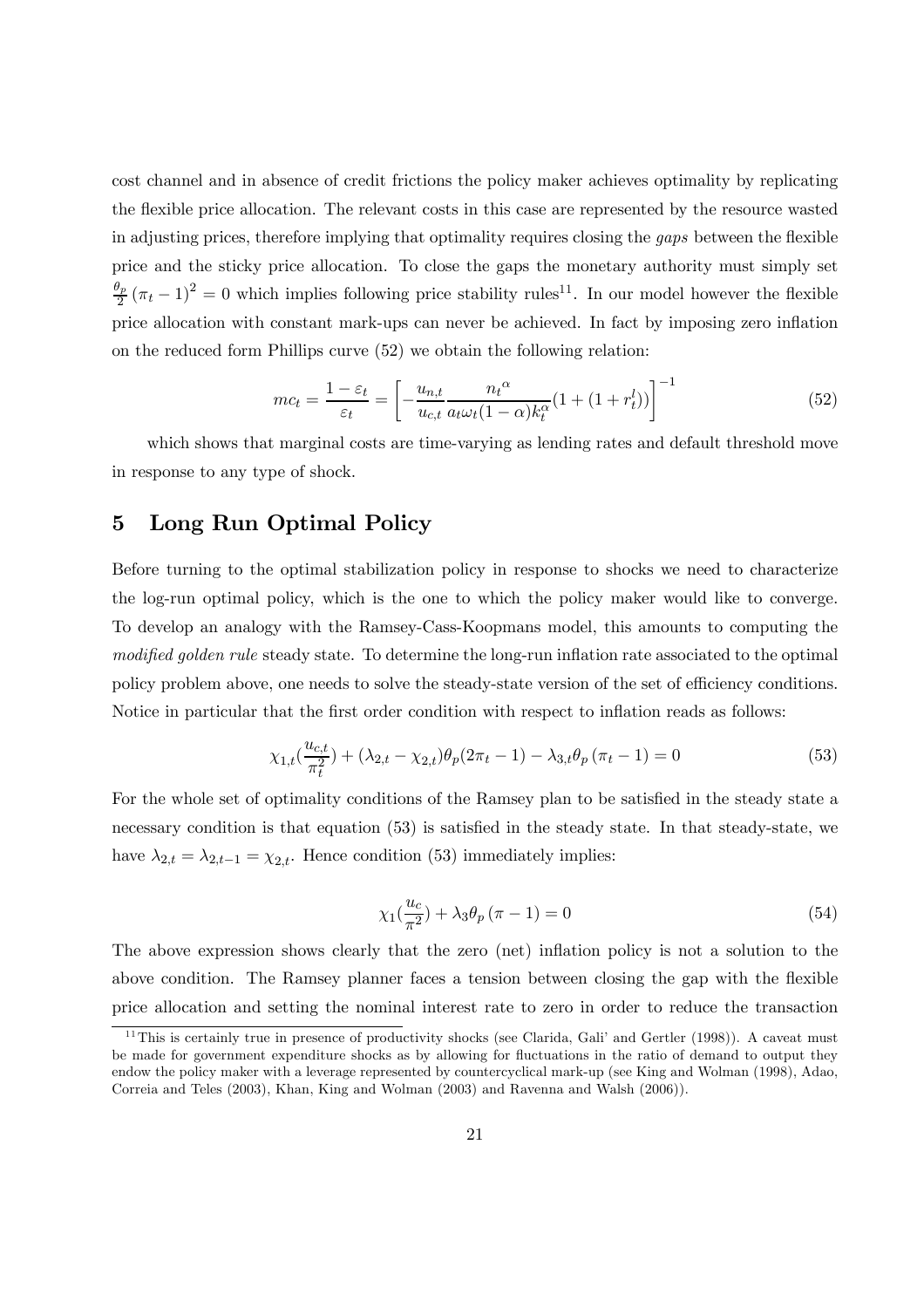cost of real money balances. In particular positive levels of the nominal interest rate (which imply deflation) by increasing the cost of funds for working capital tend to increase firms' marginal cost and inflation. This second channel acquires stronger relevance when considering that firms' are subject to additional costs of external finance due to informational asymmetries. Overall the optimal level of (net) inflation stems between zero and the one satisfying the Friedman rule.

### 6 Dynamic Properties of the Optimal Plan

Here I evaluate the dynamic properties of the optimal plan based on impulse response functions, optimal volatilities and welfare costs. A quantitative assessment is indeed necessary in order to evaluate a series of things among which the importance of deviations from price stability.

#### 6.1 Dynamic Responses to Shocks of the Optimal Plan

To solve for the optimal stabilization policy I compute second order approximations12 of the first order conditions of the Lagrangian problem described in definition 3. Technically I compute the stationary allocation that characterize the deterministic steady state of the first order conditions to the Ramsey plan. I then compute a second order approximation of the respective policy functions in the neighborhood of the same steady state. This amounts to implicitly assuming that the economy has been evolving and policy has been conducted around such a steady already for a long period of time (under timeless perspective).

Figure 6 shows impulse responses to productivity shocks under the Ramsey plan. First, the Ramsey plan deviates from strict price stability as in fact this is not fully implementable. Second, as the Ramsey plan tries to trade-offs between the cost of adjusting prices and the cost of available funds to run production inflation lies between the one under the price stability policy and the one under Taylor rule. Finally the default threshold falls by more under this policy (than under Taylor rules) as the planner tries to take full advantage of the beneficial effects of aggregate productivity shocks.

### 7 Conclusions

This paper studies optimal monetary policy in a model that combines a cost channel with a credit channel. The presence of a cost channel implies that fluctuations in nominal interest rate have an

 $12$  Second order approximation methods have the particular advantage of accounting for the effects of volatility of variables on the mean levels of the same. See Schmitt-Grohe and Uribe (2004a,b) among others.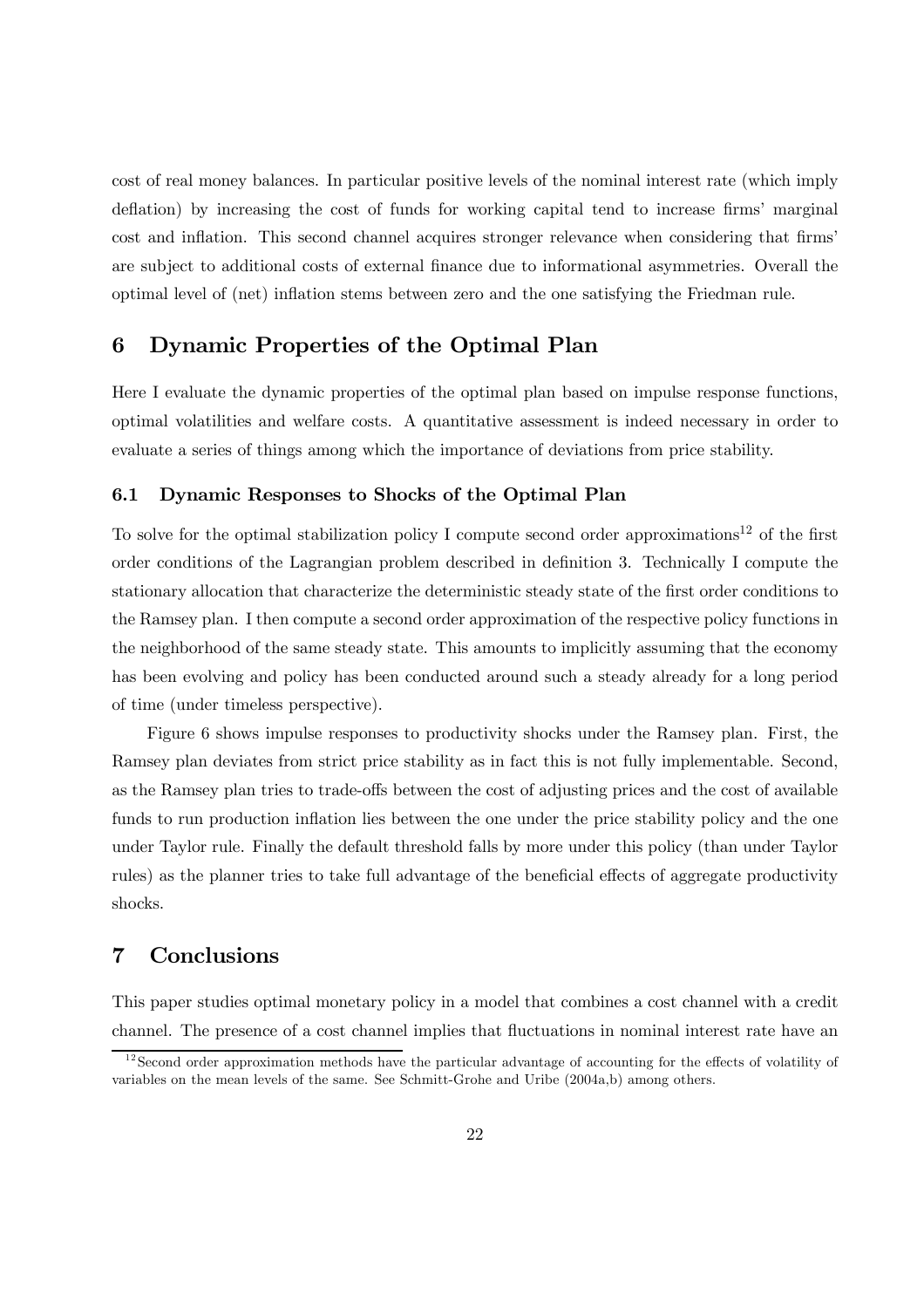impact on firms marginal costs and inflation dynamics therefore inducing a policy trade-off. The addition of credit frictions, generated by informational asymmetries and moral hazard, tends to amplify those types of supply side driven fluctuations.

Results show that the monetary authority should deviate from the price stability prescription both in the long run and in the short run. An optimal monetary policy rule should feature asset price targeting alongside with inflation targeting.

The current analysis focused on the role of liquidity and credit frictions for the firm problem. One of the feature of the recent crises on the sub-prime lending market is that much of the lending activity has involved households investment in durable goods. One promising avenue of research comes from exploring the role of those type of frictions for the households problem.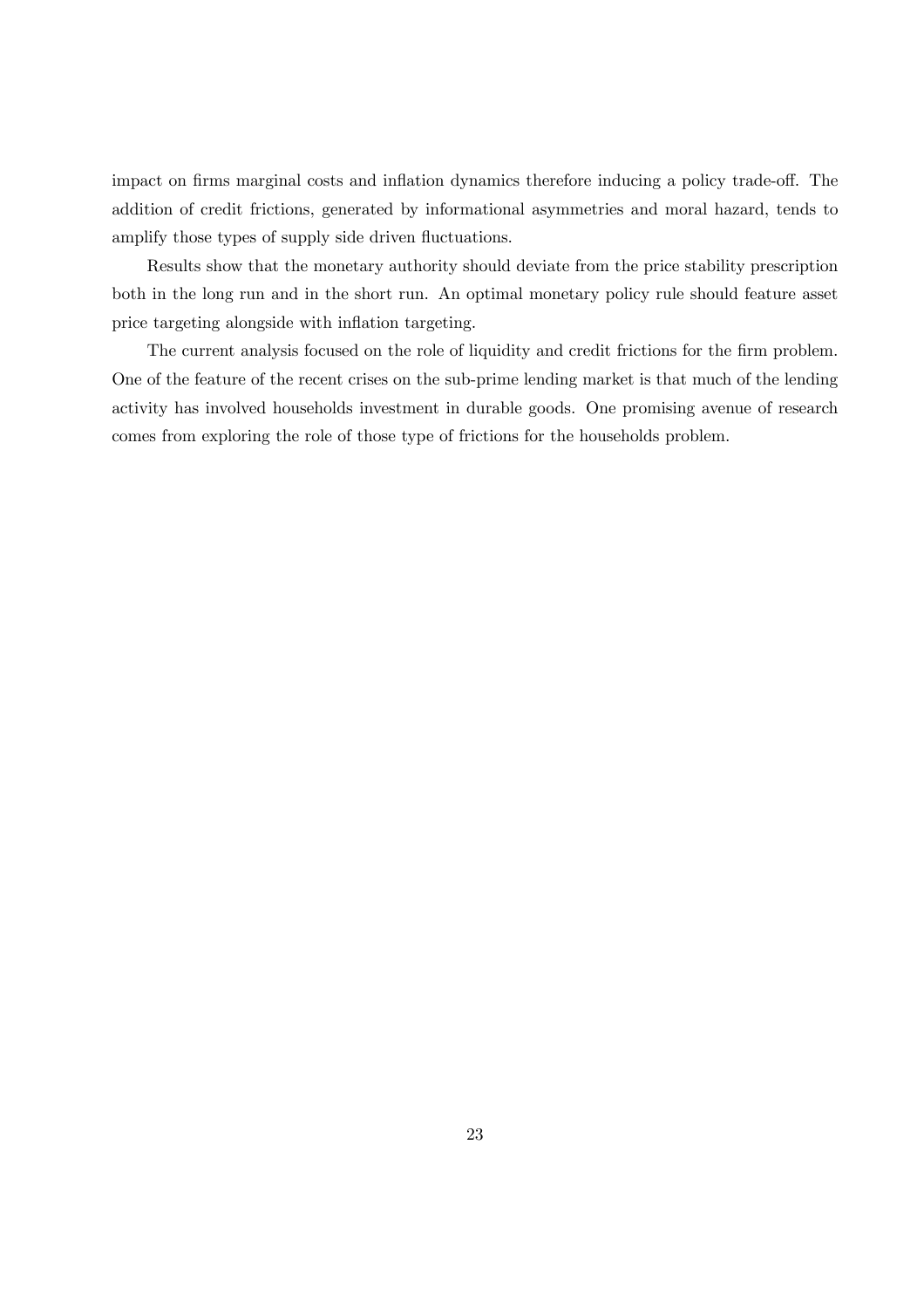# References

- [1] Adao, B., Correia, I., P. Teles (2003), "Gaps and Triangles", Review of Economic Studies.
- [2] Bernanke, B., M. Gertler and S. Gilchrist (1999). "The Financial Accelerator in a Quantitative Business Cycle Framework", in J.B. Taylor, and M. Woodford, eds., Handbook of Macroeconomics, Amsterdam: North-Holland.
- [3] Carlstrom, C. and T. Fuerst (1997). "Agency Costs, Net Worth and business Fluctuations: A Computable General Equilibrium Analysis", American Economic Review, 87, 893-910.
- [4] Chari, V.V., L. J. Christiano and P.J. Kehoe (1991), "Optimal Fiscal and Monetary Policy: Some Recent Results", Journal of Money, Credit And Banking, 23:519 539.
- [5] Chari V. V. , L. J. Christiano and P.J. Kehoe (1994), "Optimal Fiscal Policy in A Business Cycle Model", Journal of Political Economy, 102:617 652.
- [6] Chari, V.V. and P.J. Kehoe (1998), "Optimal Fiscal and Monetary Policy", Federal Reserve Bank of Minneapolis Research Department Staff Report 251.
- [7] Friedman, M. (1959), "The Optimum Quantity of Money", in The Optimum Quantity of Money and Other Essays, Aldine Publishing Company, Chicago.
- [8] Faia, E. (2007), "Optimal Monetary Policy Rules with Labour Market Frictions", Journal of Economic Dynamics and Control.
- [9] Faia, E. and T. Monacelli (2007), "Optimal Interest Rate Rules, Asset Prices and Credit Frictions", Journal of Economic Dynamics and Control.
- [10] Gale, D. and M. Hellwig (1985),"Incentive-Compatible Debt Contracts: The One-Period Problem", Review of Economic Studies, 52, 647-663.
- [11] Khan, A., R. King and A.L. Wolman (2003), "Optimal Monetary Policy", Review of Economic Studies.
- [12] King, R. and A. L. Wolman (1999), "What Should the Monetary Authority Do When Prices Are Sticky", in Taylor, J. B., ed., Monetary Policy Rules, Chicago: university of Chicago Press, 349-398.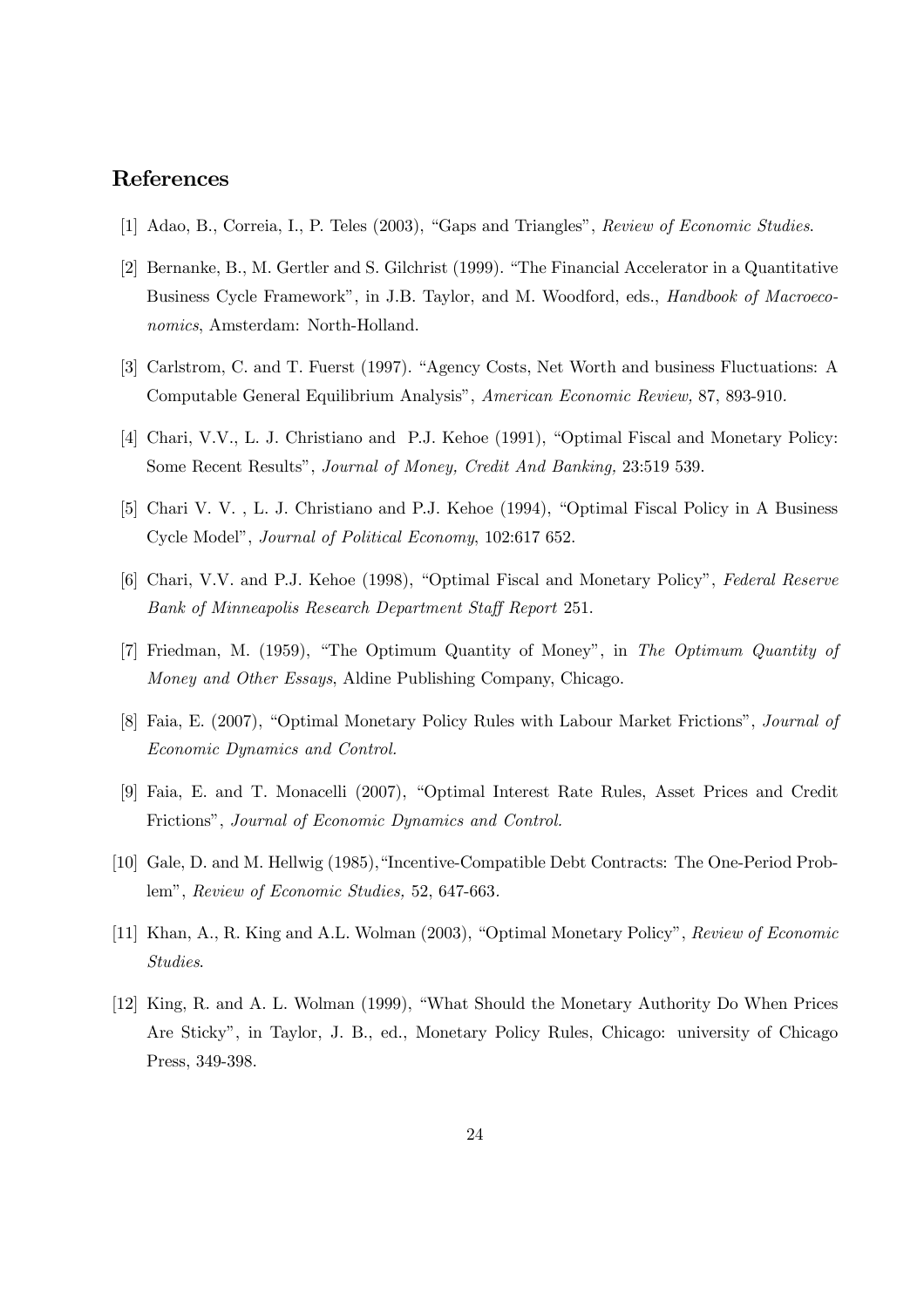- [13] Kydland, F. and E. C. Prescott (1980), "Dynamic Optimal Taxation, Rational Expectations and Optimal Control", Journal of Economic Dynamics and Control, 2:79-91.
- [14] Lucas, R. E. and N. Stokey (1983), "Optimal Fiscal and Monetary Policy in an Economy Without Capital", Journal of Monetary Economics, 12:55-93.
- [15] Marcet, A. and R. Marimon (1999), "Recursive Contracts", mimeo, Universitat Pompeu Fabra and European University Institute.
- [16] Ramsey, F. P. (1927), "A contribution to the Theory of Taxation", Economic Journal, 37:47- 61.
- [17] Schmitt-Grohe, S. and M. Uribe (2004a), "Optimal Fiscal and Monetary Policy Under Sticky Prices", Journal of Economic Theory.
- [18] Schmitt-Grohe, S. and M. Uribe (2004b), "Optimal Fiscal and Monetary Policy Under Imperfect Competition", Macroeconomic Dynamics.
- [19] Schmitt-Grohe, Stephanie, and Martin Uribe. (2004c) "Solving Dynamic General Equilibrium Models Using a Second-Order Approximation to the Policy Function". Journal of Economic Dynamics and Control 28, 645-858.
- [20] Schmitt-Grohe, Stephanie, and Martin Uribe. (2004d) "Optimal Operational Monetary Policy in the Christiano-Eichenbaum-Evans Model of the U.S. Business Cycle ". Mimeo.
- [21] Woodford, M. (1999), "Inflation Stabilization and Welfare", manuscript, Princeton University.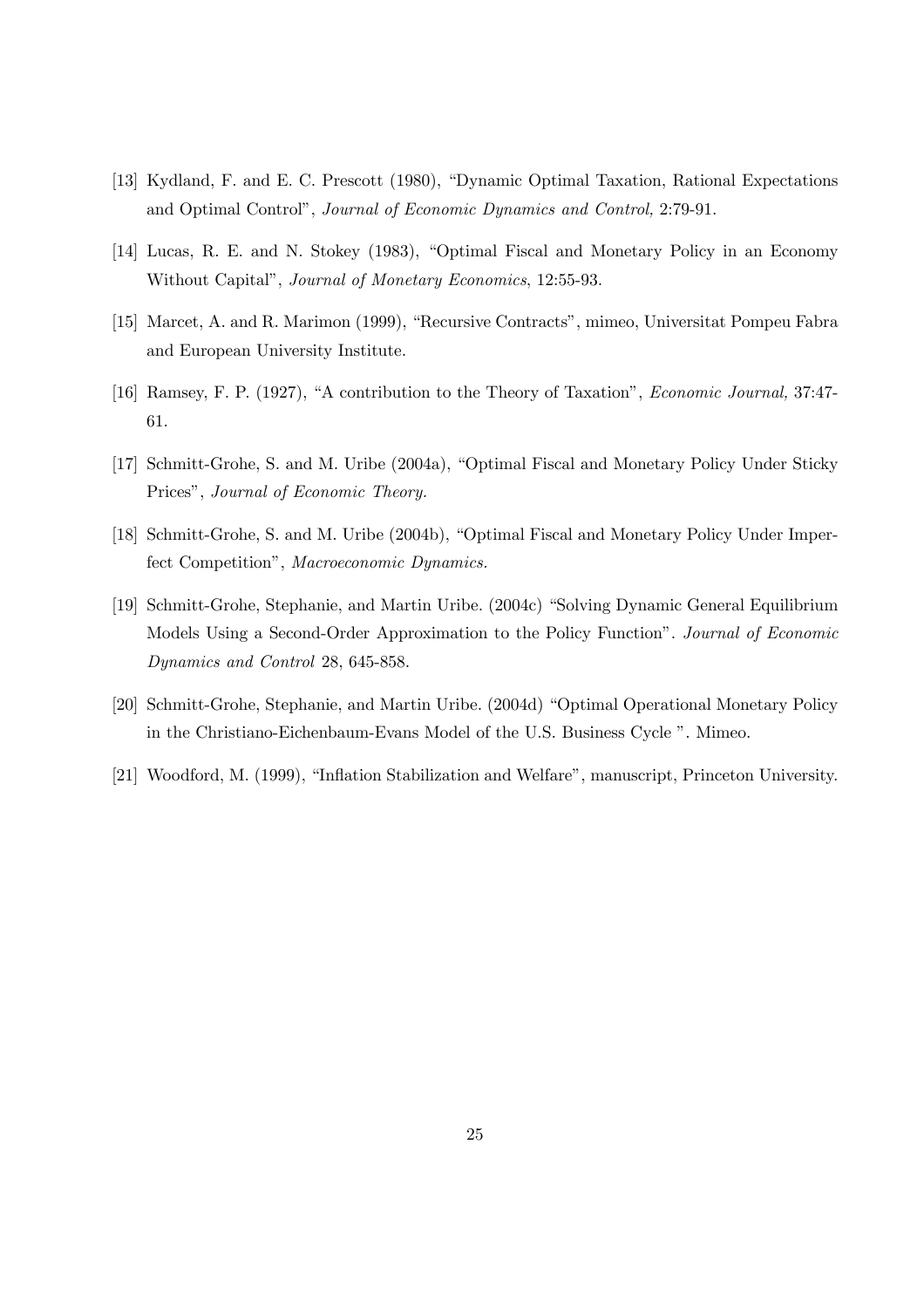

Figure 1: Dynamic responses of selected variables to productivity shocks under two different values for the monitoring cost

Table 1: Welfare comparison of alternative monetary policy rules.

| Monetary Policy Rule                                                          | % Loss relative to optimal rule |
|-------------------------------------------------------------------------------|---------------------------------|
|                                                                               | $\mu = 0.4$                     |
| $\phi_{\pi} = 1.5, \, \phi_{\nu} = 0.5/4, \phi_{\sigma} = \phi_{r} = 0$       | 0.092                           |
| $\phi_{\pi} = 1.5, \phi_{\nu} = 0.5/4, \phi_{\sigma} = 0, \phi_{r} = 0.8$     | 0.025                           |
| $\phi_{\pi} = 2, \phi_{\eta} = 0.5/4, \phi_{\eta} = \phi_{r} = 0$             | 0.0048                          |
| $\phi_{\pi} = 3, \phi_{\eta} = 0, \phi_{\eta} = \phi_{r} = 0$                 | 0.8322                          |
| $\phi_{\pi} = 1.5, \, \phi_y = 0.5/4, \phi_q = 0.5/4, \phi_r = 0$             | 0.0092                          |
| $\phi_{\pi} = 1.5, \ \phi_{\nu} = 0.5/4, \phi_{\eta} = 0.5/4, \phi_{r} = 0.8$ | 0.0044                          |
| $\phi_{\pi} = 2, \ \phi_{\nu} = 0.5/4, \phi_{\alpha} = 0.5/4 \phi_{r} = 0$    | 0.0092                          |
| $\phi_{\pi} = 3, \phi_{\eta} = 0, \phi_{\eta} = 0.5/4, \phi_{r} = 0$          | $\theta$                        |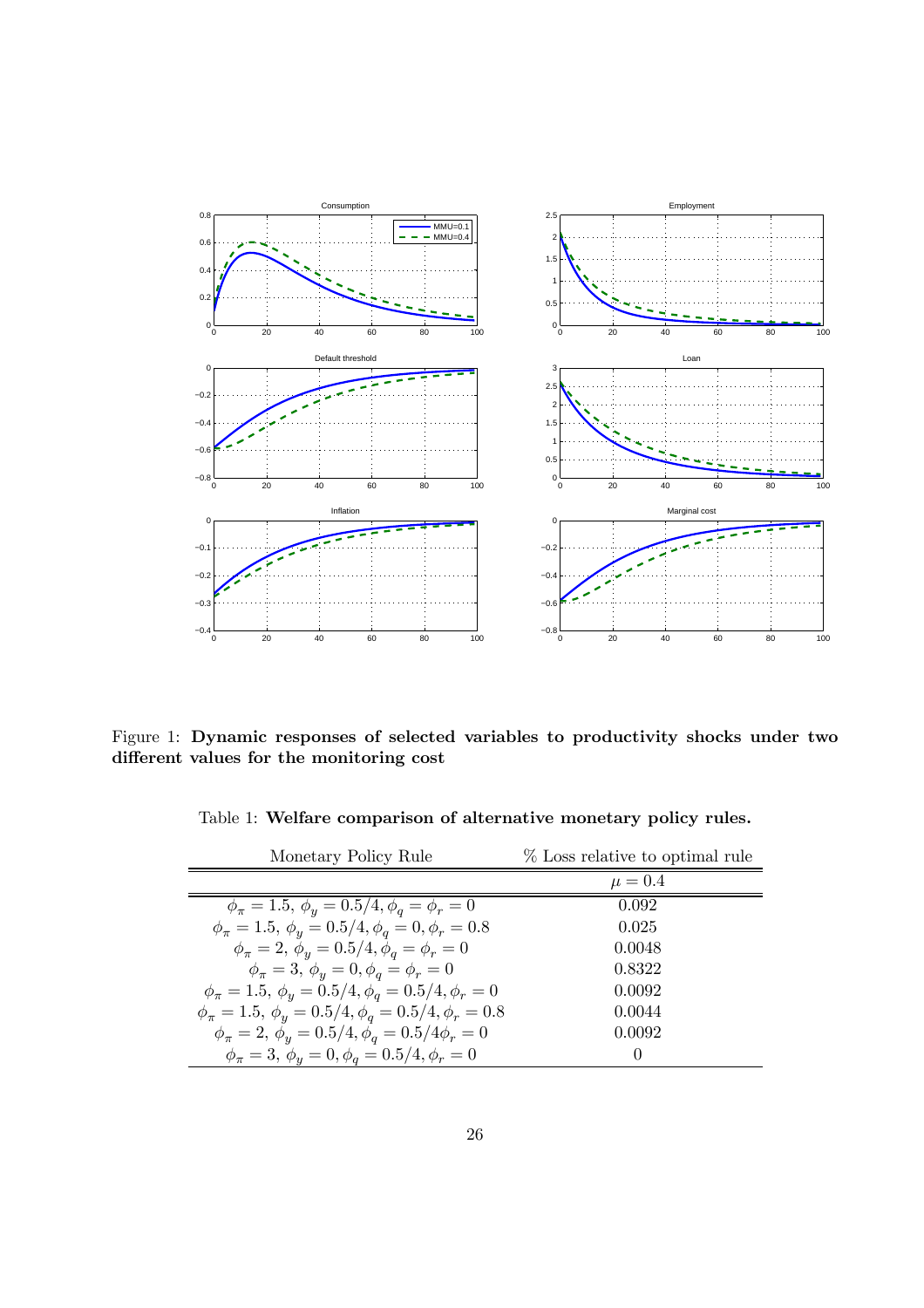

Figure 2: Dynamic responses of selected variables to productivity shocks under two different values for the adjustment cost parameter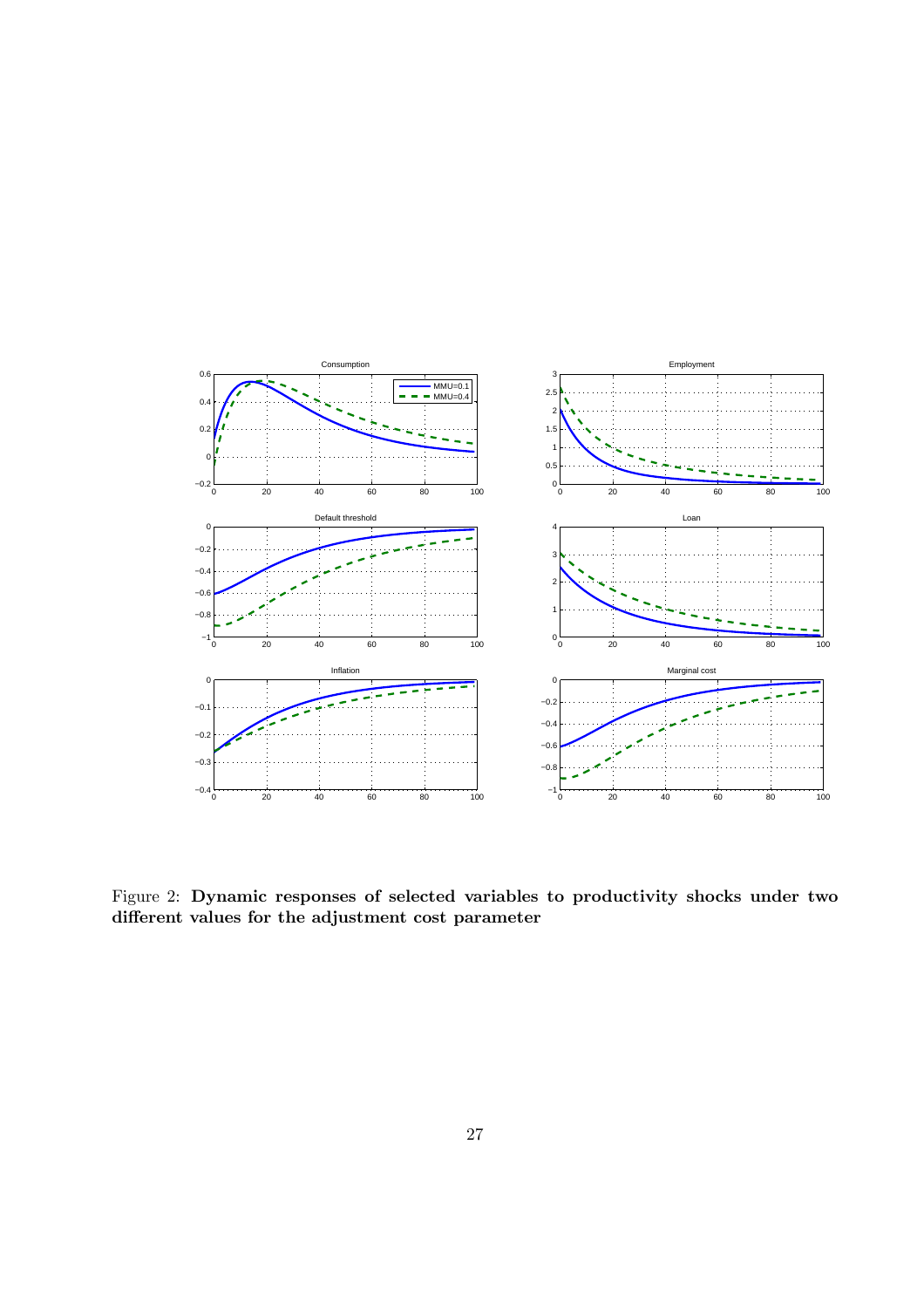

Figure 3: Dynamic responses of selected variables to government expenditure shocks under two different values for the monitoring cost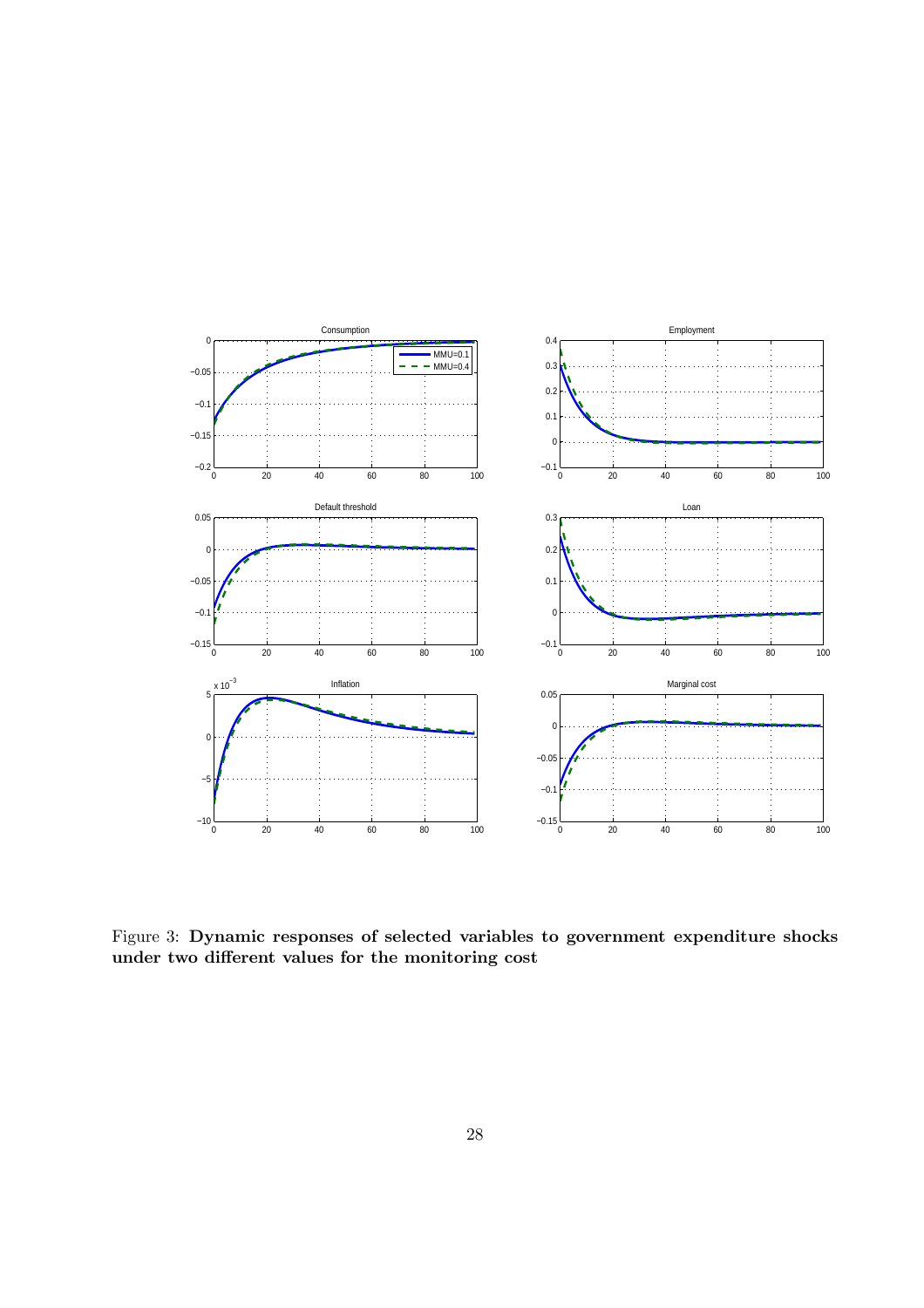

Effect on Welfare of Varying the Response to Inflation and Asset Price (no−smoothing)

Figure 4: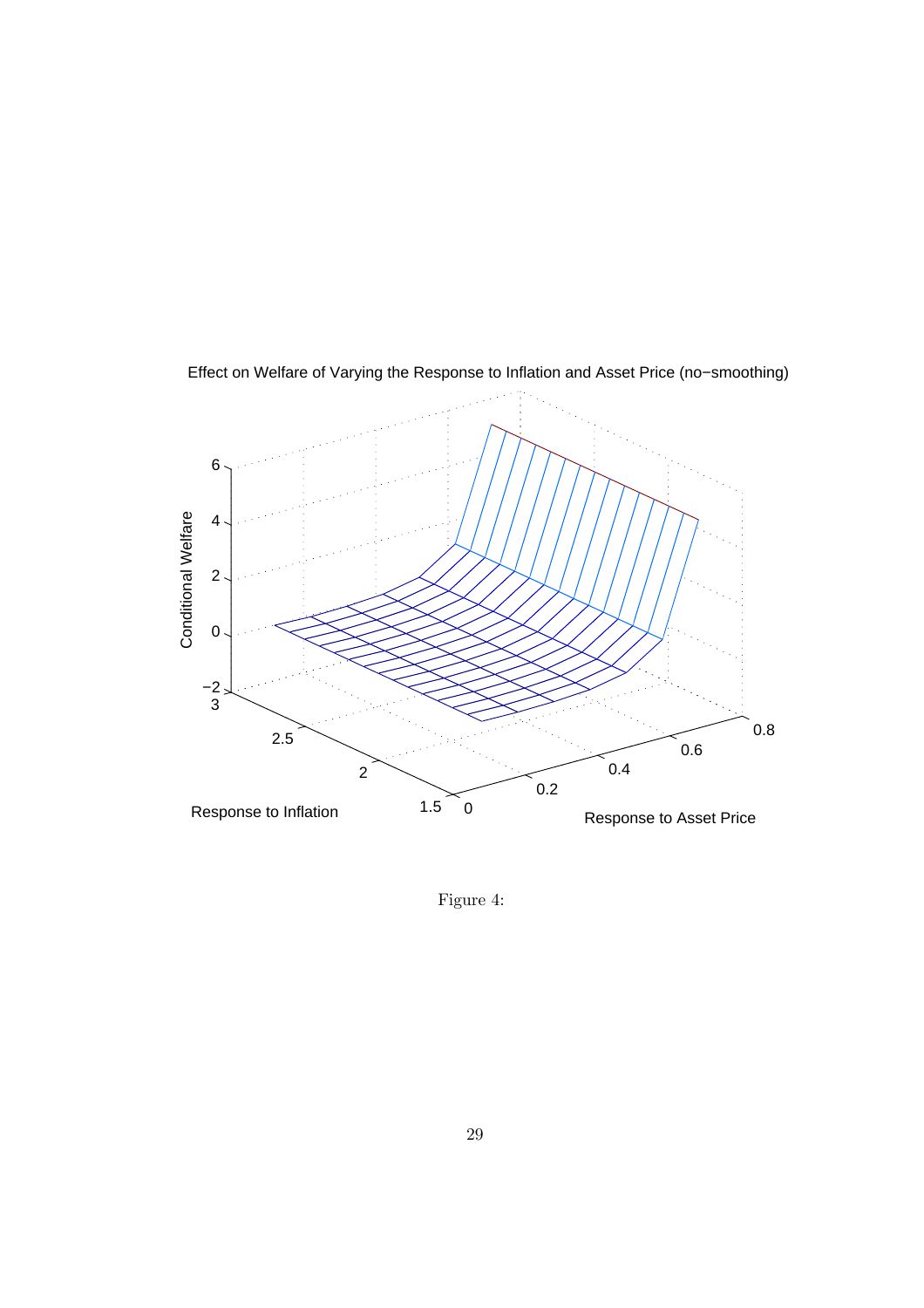

Effect on Welfare of Varying the Response to Inflation and Asset Price (no−smoothing)

Figure 5: